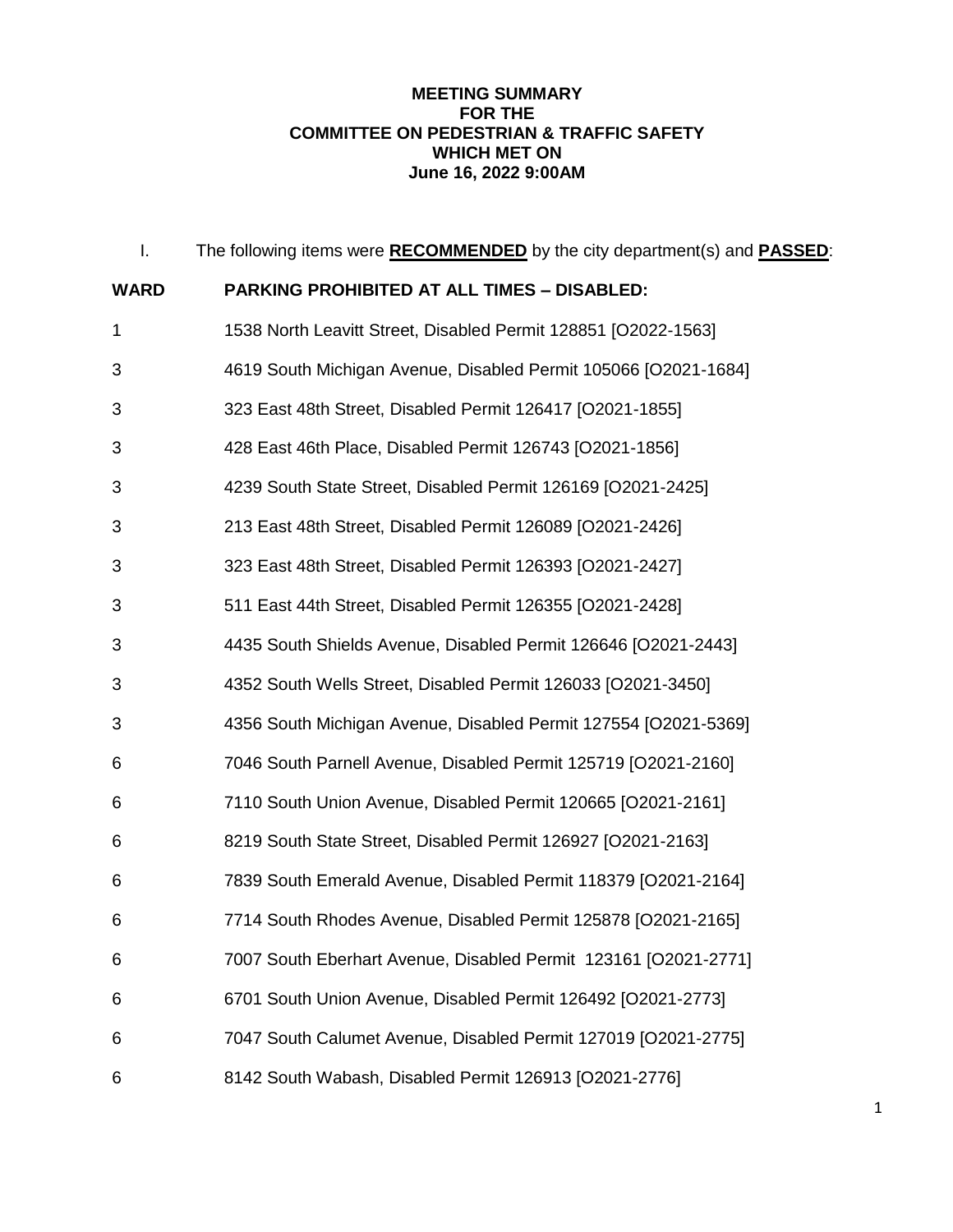# **WARD PARKING PROHIBITED AT ALL TIMES – DISABLED CONT'D:**

| 6  | 7207 South King Drive, Disabled Permit 126467 [O2021-2777]                       |
|----|----------------------------------------------------------------------------------|
| 6  | 6528 South Green Street, Disabled Permit 125327 [O2021-3149]                     |
| 6  | 7301 South Dr. Martin Luther King Jr. Drive, Disabled Permit 118393 [O2021-3217] |
| 6  | 438 East 72nd Street, Disabled Permit 125847 [O2021-4107]                        |
| 6  | 8034 South Evans Avenue, Disabled Permit 126854 [O2021-4108]                     |
| 6  | 7037 South Vernon Avenue, Disabled Permit 126738 [O2021-4109]                    |
| 6  | 7446 South Eberhart Avenue, Disabled Permit 126690 [O2021-4110]                  |
| 6  | 7123 South Wabash Avenue, Disabled Permit 126556 [O2021-4111]                    |
| 6  | 7216 South Michigan Avenue, Disabled Permit 126336 [O2021-4792]                  |
| 6  | 7318 South Wabash Avenue, Disabled Permit 125307 [O2021-5113]                    |
| 6  | 8101 South State Avenue, Disabled Permit 127912 [O2022-1123]                     |
| 8  | 8932 South University Avenue, Disabled Permit 121880 [O2021-1828]                |
| 8  | 8934 South University Avenue, Disabled Permit 125917 [O2021-2591]                |
| 8  | 8538 South Drexel Avenue, Disabled Permit 126149 [O2021-3624]                    |
| 8  | 8059 South Dobson Avenue, Disabled Permit 128200 [O2022-1321]                    |
| 10 | 2843 East 97th Street, Disabled Permit 125836 [O2021-1830]                       |
| 10 | 13538 South Buffalo Avenue, Disabled Permit [O2021-1831]                         |
| 10 | 10632 South Avenue L, Disabled Permit 126269 [O2021-2117]                        |
| 10 | 8607 South Exchange Avenue, Disabled Permit 126771 [O2021-2991]                  |
| 11 | 2954 South Loomis Street, Disabled Permit 125897 [O2021-2107]                    |
| 11 | 4552 South Emerald Avenue, Disabled Permit 126069 [O2021-2108]                   |
| 11 | 2916 South Shields Avenue, Disabled Permit 125981 [O2021-2109]                   |
| 11 | 3138 South Wallace Street, Disabled Permit 126225 [O2021-2110]                   |
| 11 | 2827 South Keeley Street, Disabled Permit 110663 [O2021-2820]                    |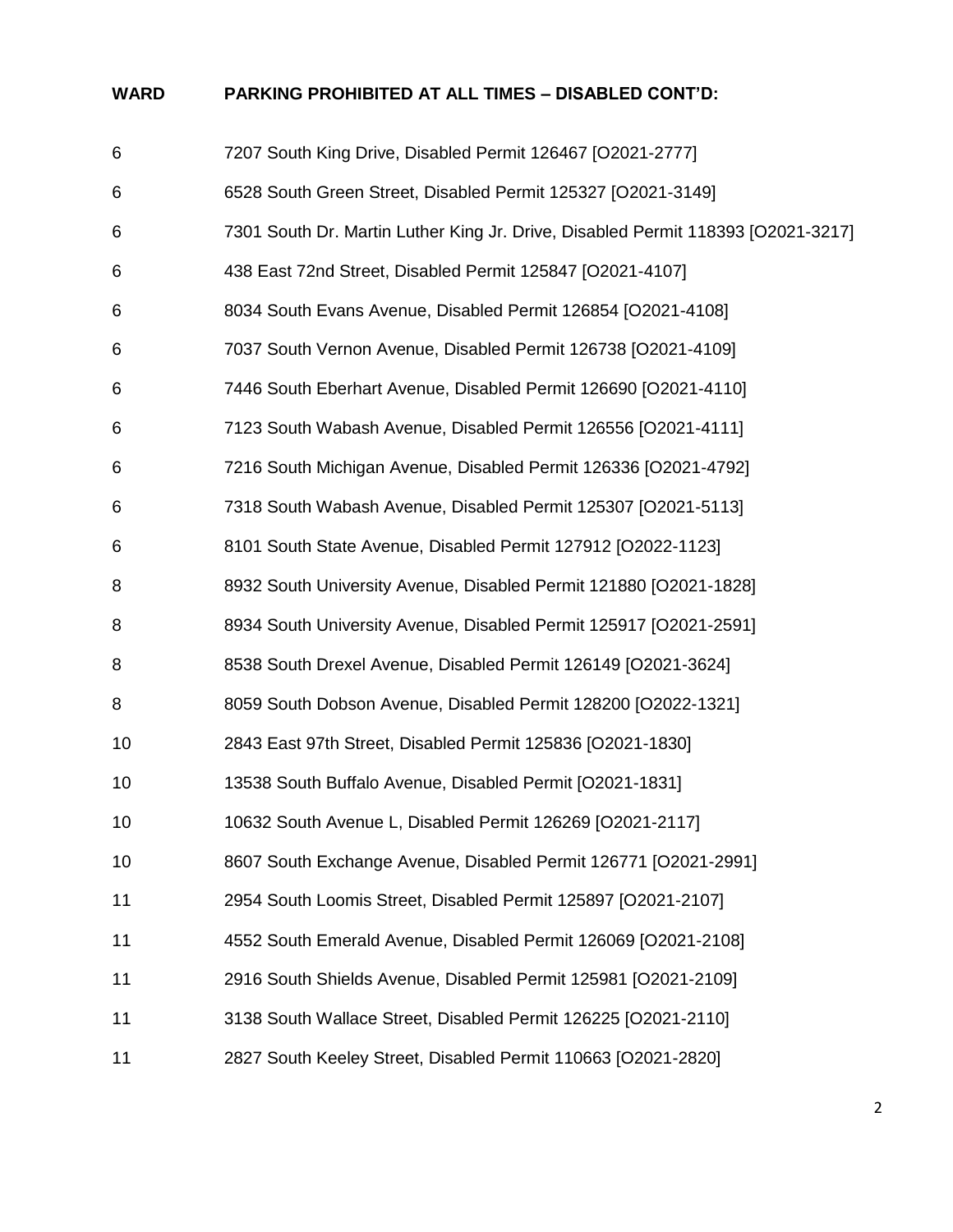| <b>WARD</b> | <b>PARKING PROHIBITED AT ALL TIMES - DISABLED CONT'D:</b>                                                    |
|-------------|--------------------------------------------------------------------------------------------------------------|
| 11          | 528 West 42nd Place, Disabled Permit 78142 [O2021-2821]                                                      |
| 11          | 916 West 35th Place, Disabled Permit 120585 [O2021-3218]                                                     |
| 11          | 3822 South Parnell Avenue, Disabled Permit 126596 [O2021-3219]                                               |
| 11          | 2647 South Hillock Avenue, Disabled 126664 [O2021-3220]                                                      |
| 11          | 465 West 43rd Place, Disabled Permit 126418 [O2021-3221]                                                     |
| 11          | 3010 South Princeton Avenue, Disabled Permit 126914 [O2021-4004]                                             |
| 11          | 2920 South Loomis Street, Disabled Permit 105718 [O2021-4041]                                                |
| 11          | 3230 South Parnell Avenue, Disabled Permit 101739 [O2021-4042]                                               |
| 11          | 3240 South Parnell Avenue, Disabled Permit 67024 [O2021-4043]                                                |
| 11          | 839 West 33rd Place, Disabled Permit 117320 [O2021-5194]                                                     |
| 11          | 3062 South Lyman Street, Disabled Permit 128541 [O2022-1709]                                                 |
| 11          | 2929 South Farrell Street, Disabled Permit 128490 [O2022-1712]                                               |
| 11          | 738 West 48th Place, Disabled Permit 128850 [O2022-1713]                                                     |
| 12          | 3532 South Wood Street, Disabled Permit 126907 [O2021-3222]                                                  |
| 12          | 4047 South Sacramento Avenue, Disabled Permit 124896 [O2021-3223]                                            |
| 12          | 2221 South Sawyer Avenue, Disabled Permit 126153 [O2021-4726]                                                |
| 12          | 3112 West 25th Street, Disabled Permit [O2021-4727]                                                          |
| 14          | 4958 South Keeler Avenue, Disabled Permit 125477 [O2021-1984]                                                |
| 14          | 5223 South Fairfield Avenue, Disabled Permit 104575 [O2021-1985]                                             |
| 14          | 4911 South Maplewood Avenue, Disabled Permit 125999 [O2021-1986]                                             |
| 14          | 4641 South Homan Avenue, Disabled Permit Number 104580 [O2021-2807]                                          |
| 14          | 4725 South Keating Avenue, Disabled Permit Number 126793 [O2021-2808]                                        |
| 14          | 3113 West 55th Street, signs to be posted at 5459 South Albany Avenue Disabled<br>Permit 104585 [O2021-3225] |
| 14          | 5029 South Tripp Avenue, Disabled Permit 104586 [O2021-4011]                                                 |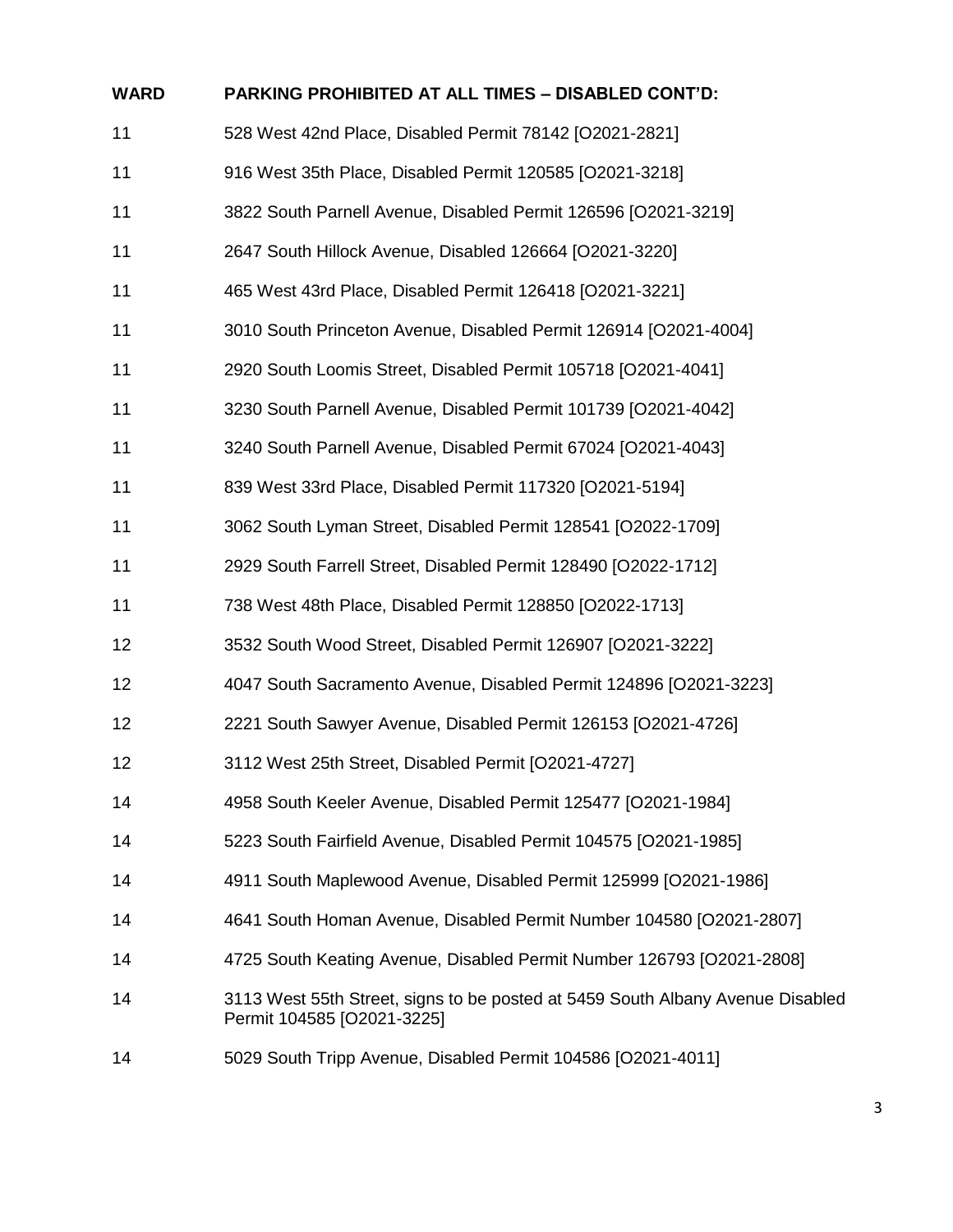| <b>WARD</b> | PARKING PROHIBITED AT ALL TIMES – DISABLED CONT'D:                |
|-------------|-------------------------------------------------------------------|
| 14          | 5118 South LeClaire Avenue, Disabled Permit 112069 [O2021-4044]   |
| 14          | 5313 South Richmond Street, Disabled Permit 127286 [O2021-4977]   |
| 14          | 5126 South Spaulding Avenue, Disabled Permit 128306 [O2022-1547]  |
| 16          | 6345 South Maplewood Avenue, Disabled Permit 125979 [O2021-1888]  |
| 16          | 6407 South Peoria Street, Disabled Permit 126796 [O2021-3123]     |
| 16          | 6239 South Laflin Street, Disabled Permit 126644 [O2021-3124]     |
| 17          | 8036 South Havard Avenue, Disabled Permit 125849 [O2021-1834]     |
| 17          | 8010 South Lasalle Street, Disabled Permit 111642 [O2021-1872]    |
| 17          | 7745 South Wood Street, Disabled Permit 125074 [O2021-2593]       |
| 17          | 7724 South Wood Street, Disabled Permit 120826 [O2021-2594]       |
| 17          | 7025 South Rockwell Street, Disabled Permit 127020 [O2021-3665]   |
| 17          | 7627 South Sangamon Street, Disabled Permit 126692 [O2021-3666]   |
| 17          | 7009 South Honore Street, Disabled Permit 126655 [O2021-3668]     |
| 17          | 8220 South Wolcott Avenue, Disabled Permit 126641 [O2021-3670]    |
| 17          | 7140 South Hermitage Avenue, Disabled Permit 127030 [O2021-3672]  |
| 17          | 905 West 76th Street, Disabled Permit 126535 [O2021-3674]         |
| 17          | 1751 West 71 Street, Disabled Permit 126506 [O2021-3675]          |
| 17          | 6821 South Marshfield Avenue, Disabled Permit 126502 [O2021-3676] |
| 17          | 1454 West 73rd Place, Disabled Permit 126404 [O2021-3677]         |
| 17          | 7748 South Aberdeen Street, Disabled Permit 126314 [O2021-3678]   |
| 17          | 6732 South Artesian Avenue, Disabled Permit 105868 [O2021-3679]   |
| 17          | 8129 South Wolcott Avenue, Disabled Permit 126287 [O2021-3680]    |
| 17          | 7949 South Lasalle Street, Disabled Permit 127347 [O2022-203]     |
| 17          | 8015 South Wentworth Avenue, Disabled Permit 127773 [O2022-204]   |
| 17          | 7741 South Aberdeen Street, Disabled Permit 127099 [O2022-205]    |

# **WARD PARKING PROHIBITED AT ALL TIMES – DISABLED CONT'D:**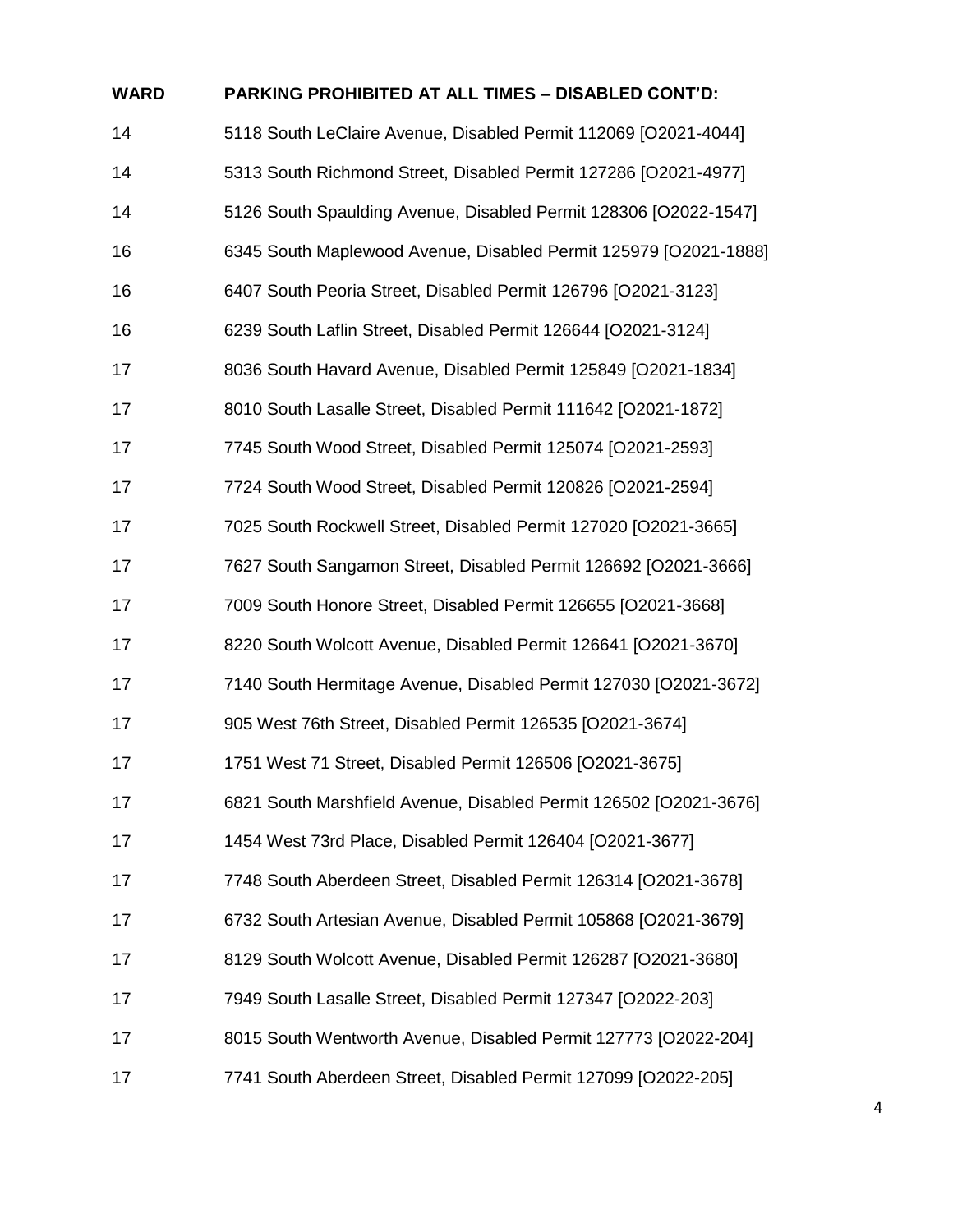| <b>WARD</b> | PARKING PROHIBITED AT ALL TIMES - DISABLED CONT'D:                                                                 |
|-------------|--------------------------------------------------------------------------------------------------------------------|
| 17          | 7642 South Carpenter Street, Disabled Permit 127124 [O2022-207]                                                    |
| 17          | 7671 South May Street, Disabled Permit 125972 [O2022-209]                                                          |
| 17          | 7932 South Winchester Avenue, Disabled Permit 127123 [O2022-210]                                                   |
| 17          | 6506 South Troy Street; Disabled Permit 128453 [O2022-992]                                                         |
| 18          | 2230 West 80th Place, Disabled Permit: 121274 [O2022-1531]                                                         |
| 18          | 3932 West 85th Street, Disabled Permit 121174 [O2022-950]                                                          |
| 19          | 10550 South Church Street, Disabled Permit 103853 [O2022-814]                                                      |
| 20          | 5526 South Green Street, Disabled Permit 108110 [O2021-3632]                                                       |
| 21          | 1640 West 93rd Street, Disabled Permit 127371 [O2021-3044]                                                         |
| 21          | 8605 South Union Avenue, Disabled Permit 126834 [O2021-3045]                                                       |
| 21          | 8311 South Morgan Street, Disabled Permit 126861 [O2021-3046]                                                      |
| 21          | 1436 West 80th Street, Disabled Permit 126720 [O2021-3048]                                                         |
| 21          | 9000 South Laflin Avenue, Disabled Permit 127070 [O2021-3050]                                                      |
| 21          | 8135 South Harvard Avenue, Disabled Permit 121580 [O2021-3685]                                                     |
| 21          | 8930 South Carpenter Street, Disabled Permit 125994 [O2021-3686]                                                   |
| 21          | 8844 South Emerald Avenue, Disabled Permit 127260 [O2021-3687]                                                     |
| 21          | 8227 South Sangamon Street, Disabled Permit 94177 signs to be posted at 8224<br>South Sangamon Street [O2021-3688] |
| 21          | 8355 South Marshfield Avenue, Disabled Permit 126369 [O2021-3689]                                                  |
| 21          | 7916 South Loomis Street, Disabled Permit 126320 [O2021-3690]                                                      |
| 21          | 9339 South Laflin Street, Disabled Permit 126063 [O2021-3691]                                                      |
| 21          | 9417 South Sangamon Street, Disabled Permit 124239 [O2021-5132]                                                    |
| 21          | 8020 South Justine Street, Disabled Permit 126709 [O2021-5133]                                                     |
| 21          | 8921 South Halsted Street, Disabled Permit 116355 [O2021-5134]                                                     |
| 21          | 8619 South Damen Avenue, Disabled Permit 127072 [O2022-511]                                                        |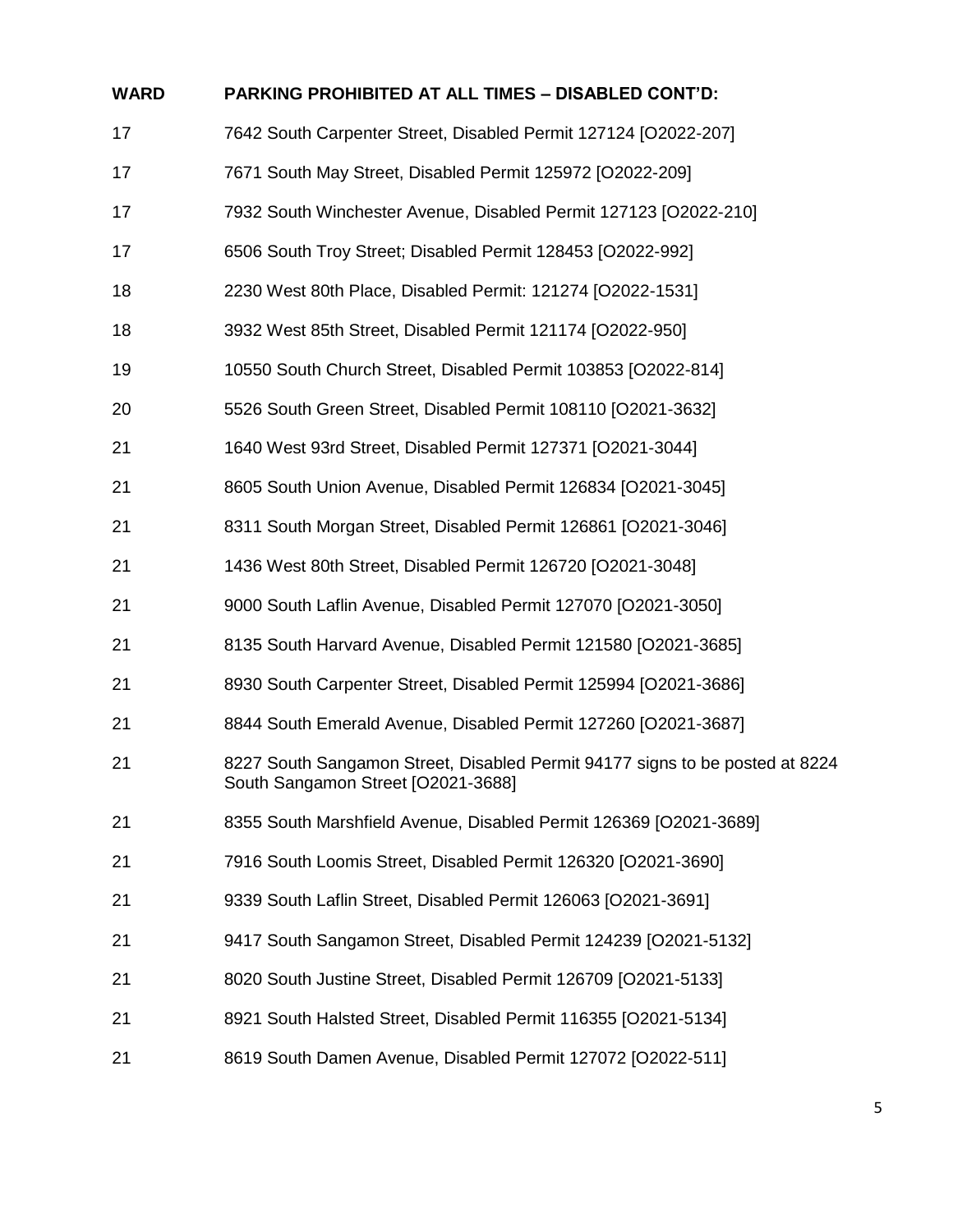| <b>WARD</b> | PARKING PROHIBITED AT ALL TIMES - DISABLED CONT'D:              |
|-------------|-----------------------------------------------------------------|
| 21          | 8046 South Loomis Boulevard, Disabled Permit 124238 [O2022-512] |
| 21          | 8021 South Emerald Avenue, Disabled Permit 127145 [O2022-513]   |
| 21          | 9115 South Normal Avenue, Disabled Permit 115055 [O2022-514]    |
| 21          | 8232 South Paulina Street, Disabled Permit 125669 [O2022-515]   |
| 21          | 8229 South Loomis Boulevard, Disabled Permit 127215 [O2022-516] |
| 21          | 1719 West 90th Place, Disabled Permit 127461 [O2022-517]        |
| 21          | 8631 South May Street, Disabled Permit 127064 [O2022-518]       |
| 21          | 8940 South Carpenter Street, Disabled Permit 127549 [O2022-519] |
| 21          | 8551 South Hermitage Avenue, Disabled Permit 127321 [O2022-520] |
| 21          | 8037 South Ada Street, Disabled Permit 125926 [O2022-521]       |
| 21          | 9033 South Loomis Street, Disabled Permit 128016 [O2022-522]    |
| 21          | 8840 South Aberdeen Street, Disabled Permit 126413 [O2022-523]  |
| 21          | 8037 South Throop Street, Disabled Permit 127313 [O2022-524]    |
| 21          | 8635 South Wood Street, Disabled Permit 126979 [O2022-525]      |
| 21          | 8413 South Morgan Street, Disabled Permit 126964 [O2022-526]    |
| 21          | 9333 South Throop Street, Disabled Permit 127940 [O2022-527]    |
| 21          | 8915 South Ada Street, Disabled Permit 127297 [O2022-528]       |
| 21          | 8233 South May Street, Disabled Permit 126670 [O2022-529]       |
| 21          | 8240 South Peoria Street, Disabled Permit 127459 [O2022-530]    |
| 21          | 8542 South Loomis Boulevard, Disabled Permit 127499 [O2022-531] |
| 21          | 8936 South Throop Street, Disabled Permit 127605 [O2022-532]    |
| 21          | 8251 South Loomis Boulevard, Disabled Permit 115068 [O2022-533] |
| 21          | 9430 South Peoria Street, Disabled Permit 126944 [O2022-534]    |
| 21          | 1440 West 80th Street, Disabled Permit 127730 [O2022-535]       |
| 21          | 8351 South Peoria Street, Disabled Permit 127015 [O2022-536]    |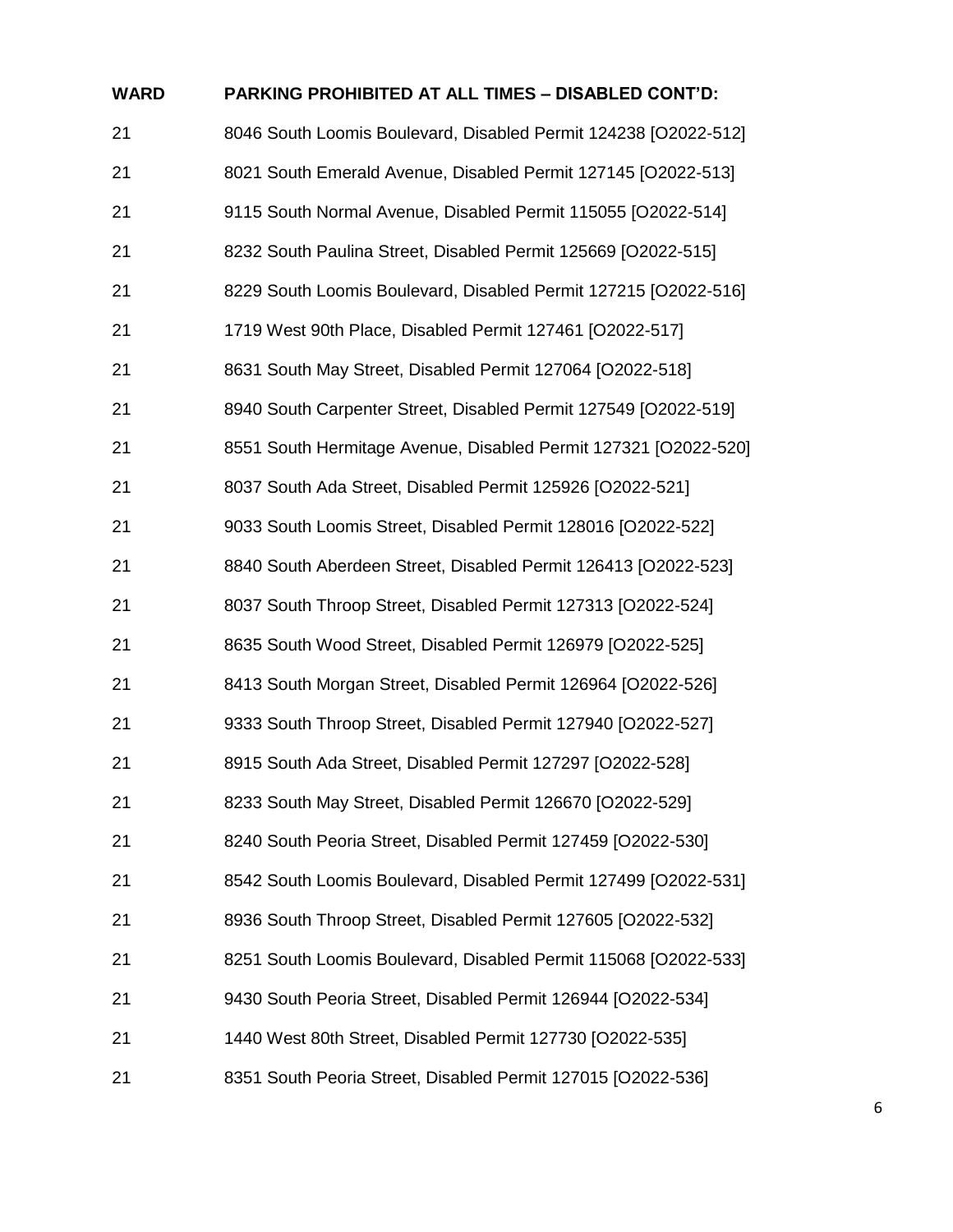| <b>WARD</b> | <b>PARKING PROHIBITED AT ALL TIMES - DISABLED CONT'D:</b>         |
|-------------|-------------------------------------------------------------------|
| 21          | 9515 South Parnell Avenue, Disabled Permit 128288 [O2022-818]     |
| 21          | 1317 West 98th Street; Disabled Permit 127871 [O2022-1067]        |
| 21          | 8940 South Laflin Street; Disabled Permit 127850 [O2022-1068]     |
| 21          | 9430 South Justine; Disabled Permit 127530 [O2022-1069]           |
| 21          | 8012 South Emerald Avenue, Disabled Permit 128056 [O2022-1070]    |
| 21          | 8641 South Bishop Street, Disabled Permit 127663 [O2022-1071]     |
| 21          | 8019 South Bishop Street, Disabled Permit 128022 [O2022-1072]     |
| 21          | 9436 South May Street, Disabled Permit 128838 [O2022-1073]        |
| 21          | 1248 West 80th Street; Disabled Permit 128808 [O2022-1074]        |
| 21          | 8213 South Loomis Boulevard; Disabled Permit 127046 [O2022-1075]  |
| 21          | 1241 West 95th Place, Disabled Permit 127183 [O2022-1076]         |
| 21          | 9046 South Carpenter, Disabled Permit 126640 [O2022-1077]         |
| 21          | 7949 South Loomis Street, Disabled Permit 127227 [O2022-1077]     |
| 21          | 9046 South Carpenter Street, Disabled Permit 126640 [O2022-1078]  |
| 21          | 9234 South ADA Street, Disabled Permit 128638 [O2022-1079]        |
| 21          | 8825 South Marshfield Street, Disabled Permit 128833 [O2022-1080] |
| 21          | 1222 West 97th Street, Disabled Permit 128752 [O2022-1081]        |
| 21          | 1236 West 98th Street, Disabled Permit 129107 [O2022-1082]        |
| 21          | 8112 South Marshfield Street, Disabled Permit 121572 [O2022-1133] |
| 21          | 9421 South May Street, Disabled Permit 126624 [O2022-1134]        |
| 21          | 9104 South Aberdeen Street, Disabled Permit 127330 [O2022-1135]   |
| 21          | 8934 South Morgan, Disabled Permit 127950 [O2022-1136]            |
| 21          | 8014 South Throop Street, Disabled Permit 128269 [O2022-1720]     |
| 21          | 8837 South Beverly Boulevard, Disabled Permit 128232 [O2022-1721] |
|             |                                                                   |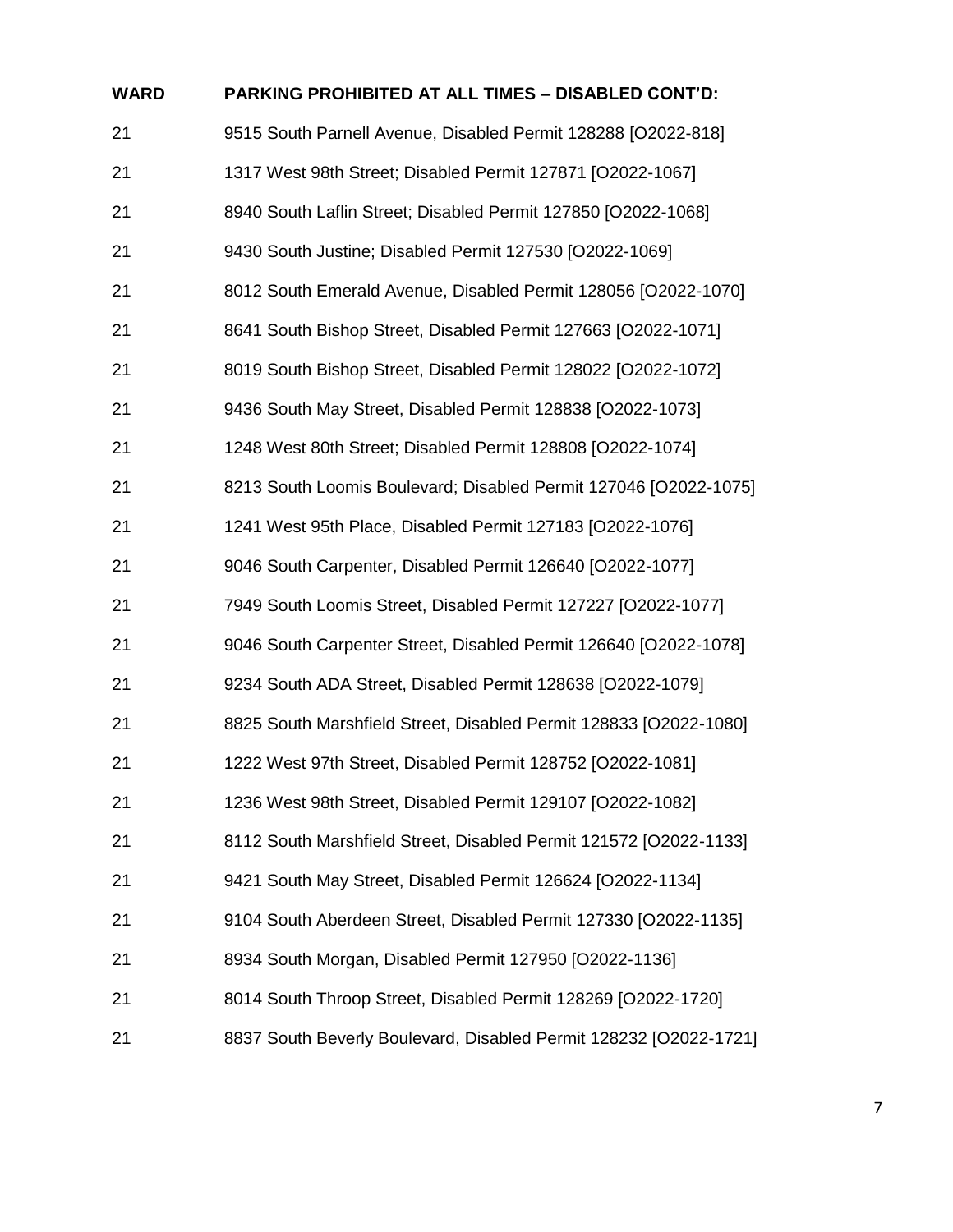| <b>WARD</b> | PARKING PROHIBITED AT ALL TIMES - DISABLED CONT'D:                  |
|-------------|---------------------------------------------------------------------|
| 21          | 9244 South Parnell Avenue, Disabled Permit 128478[O2022-1722]       |
| 21          | 8818 South Racine Avenue, Disabled Permit 128095 [O2022-1723]       |
| 21          | 8548 South Hermitage Avenue, Disabled Permit 128337 [O2022-1724]    |
| 21          | 9638 South Princeton Avenue, Disabled Permit 128742 [O2022-1725]    |
| 21          | 8233 South Morgan Street, Disabled Permit 128568 [O2022-1726]       |
| 21          | 8544 South Morgan Street, Disabled Permit 128444 [O2022-1727]       |
| 21          | 9351 South Peoria Street, Disabled Permit 128216 [O2022-1728]       |
| 21          | 9517 South Lowe Avenue, Disabled Permit 128118 [O2022-1729]         |
| 21          | 9207 South May Street, Disabled Permit 128373 [O2022-1730]          |
| 22          | 2513 South Saint Louis Avenue, Disabled Permit 126447 [O2021-3132]  |
| 22          | 4446 South LeClaire Avenue, Disabled Permit 126451 [O2021-3134]     |
| 22          | 3224 South Karlov Avenue, Disabled Permit 108174 [O2021-3941]       |
| 22          | 4836 South Lamon Avenue, Disabled Permit 124955 [O2021-3942]        |
| 22          | 2533 South Millard Avenue, Disabled Permit 127045 [O2021-3943]      |
| 22          | 2749 South Central Park Avenue, Disabled Permit 127182 [O2021-4119] |
| 22          | 2835 South Kolin Avenue, Disabled Permit 126549 [O2021-4234]        |
| 22          | 2641 South Kostner Avenue, Disabled Permit 108179 [O2021-5263]      |
| 22          | 2731 South Springfield Avenue, Disabled Permit 127749 [O2021-5670]  |
| 22          | 2235 South Hamlin Avenue, Disabled Permit 127864 [O2021-5672]       |
| 22          | 4552 South Lamon Avenue Disabled Permit 124946 [O2022-383]          |
| 22          | 3131 South Springfield Avenue, Disabled Permit 127986 [O2022-608]   |
| 22          | 2638 South Trumbull Avenue, Disabled Permit 128203 [O2022-902]      |
| 22          | 3141 South Hamlin Avenue, Disabled Permit 128287 [O2022-903]        |
| 23          | 3435 West 63rd Place, Disabled Permit 127129 [O2022-1049]           |
| 23          | 6831 South Claremont Avenue, Disabled Permit 108147 [O2022-1396]    |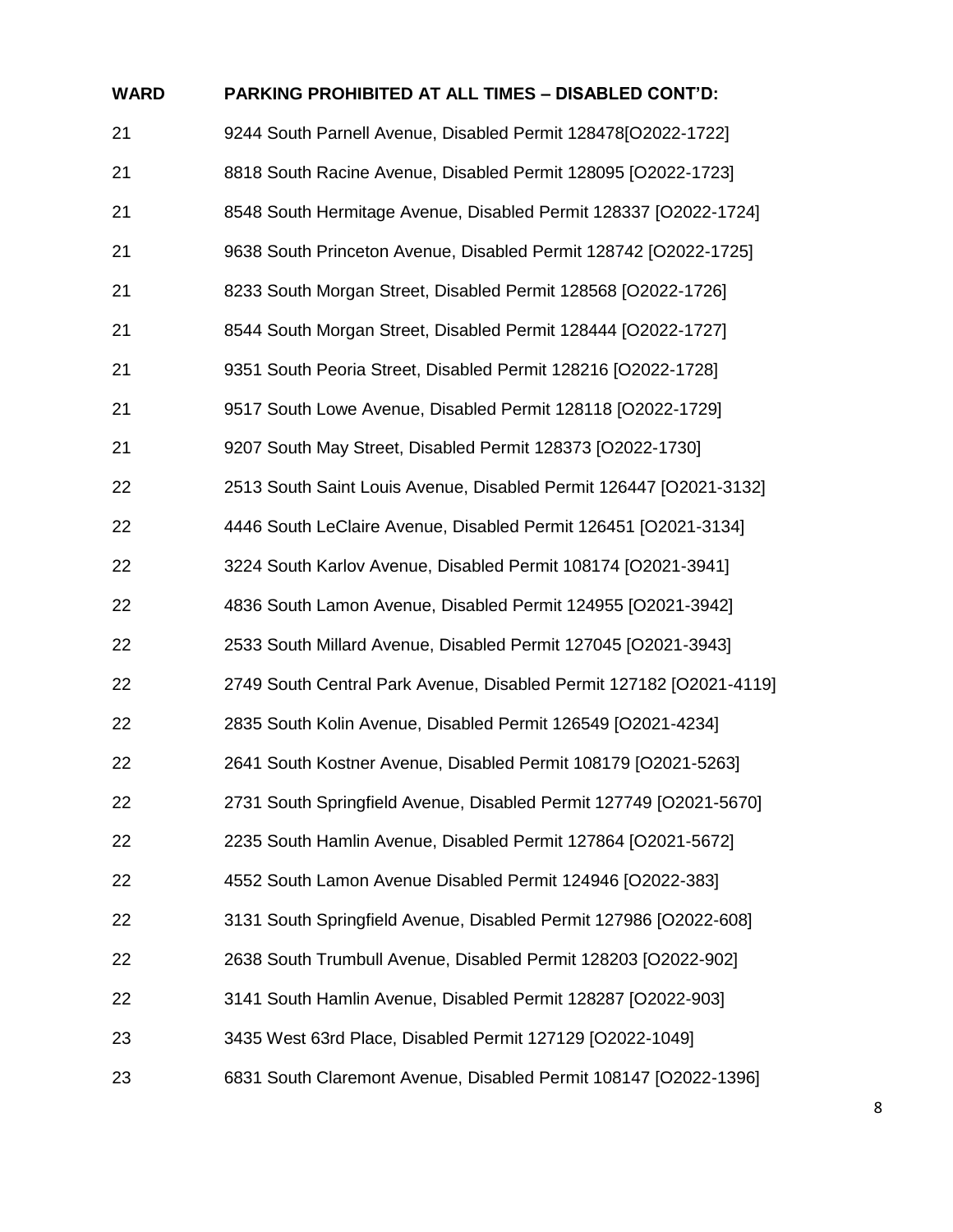| <b>WARD</b> | <b>PARKING PROHIBITED AT ALL TIMES - DISABLED CONT'D:</b>           |
|-------------|---------------------------------------------------------------------|
| 26          | 1536 North Saint Louis Avenue, Disabled Permit 127589 [O2021-4529]  |
| 26          | 1350 North Artesian Avenue, Disabled Permit 126970 [O2021-4956]     |
| 26          | 1620 North Harding Avenue, Disabled Permit 124697 [O2021-4957]      |
| 26          | 1735 North Karlov Avenue, Disabled Permit 127174 [O2021-4958]       |
| 26          | 1747 North Central Park Avenue, Disabled Permit 127092 [O2021-4959] |
| 26          | 3273 West Palmer Street, Disabled Permit 127169 [O2021-4960]        |
| 26          | 3344 West Potomac Avenue, Disabled Permit 127071 [O2021-4961]       |
| 26          | 3307 West Evergreen Avenue, Disabled Permit 127244 [O2021-4962]     |
| 26          | 3244 West Cortez Street, Disabled Permit 127013 [O2021-4963]        |
| 26          | 869 North Sacramento Drive, Disabled Permit 125641 [O2021-4964]     |
| 26          | 1427 West Flournoy Street, Disabled Permit 126536 [O2021-5213]      |
| 26          | 1707 North Kedvale Avenue, Disabled Permit 118140 [O2021-5280]      |
| 26          | 1623 North Keystone Avenue, Disabled Permit 104980 [O2021-5281]     |
| 26          | 1510 North Washtenaw Avenue, Disabled Permit 127425 [O2021-5282]    |
| 26          | 1305 North Monticello Avenue, Disabled Permit 127779 [O2021-5409]   |
| 26          | 1538 North Kedzie Avenue, Disabled Permit 127614 [O2022-473]        |
| 26          | 4059 West Hirsch Street, Disabled Permit 126977 [O2022-474]         |
| 26          | 1021 North Rockwell Street, Disabled Permit 127187 [O2022-475]      |
| 26          | 1536 North Saint Louis Avenue, Disabled Permit 127589 [O2022-476]   |
| 26          | 1643 North Kedzie Avenue, Disabled Permit 127397 [O2022-477]        |
| 26          | 3417 West Evergreen Avenue, Disabled Permit 127593 [O2022-478]      |
| 26          | 2049 North Lawndale Avenue, Disabled Permit 128521 [O2022-951]      |
| 26          | 935 North Sacramento Boulevard, Disabled Permit 128592 [O2022-952]  |
| 26          | 1214 North Avers Avenue, Disabled Permit 128427 [O2022-953]         |
| 28          | 4947 West Quincy Street, Disabled Permit 126190 [O2021-3143]        |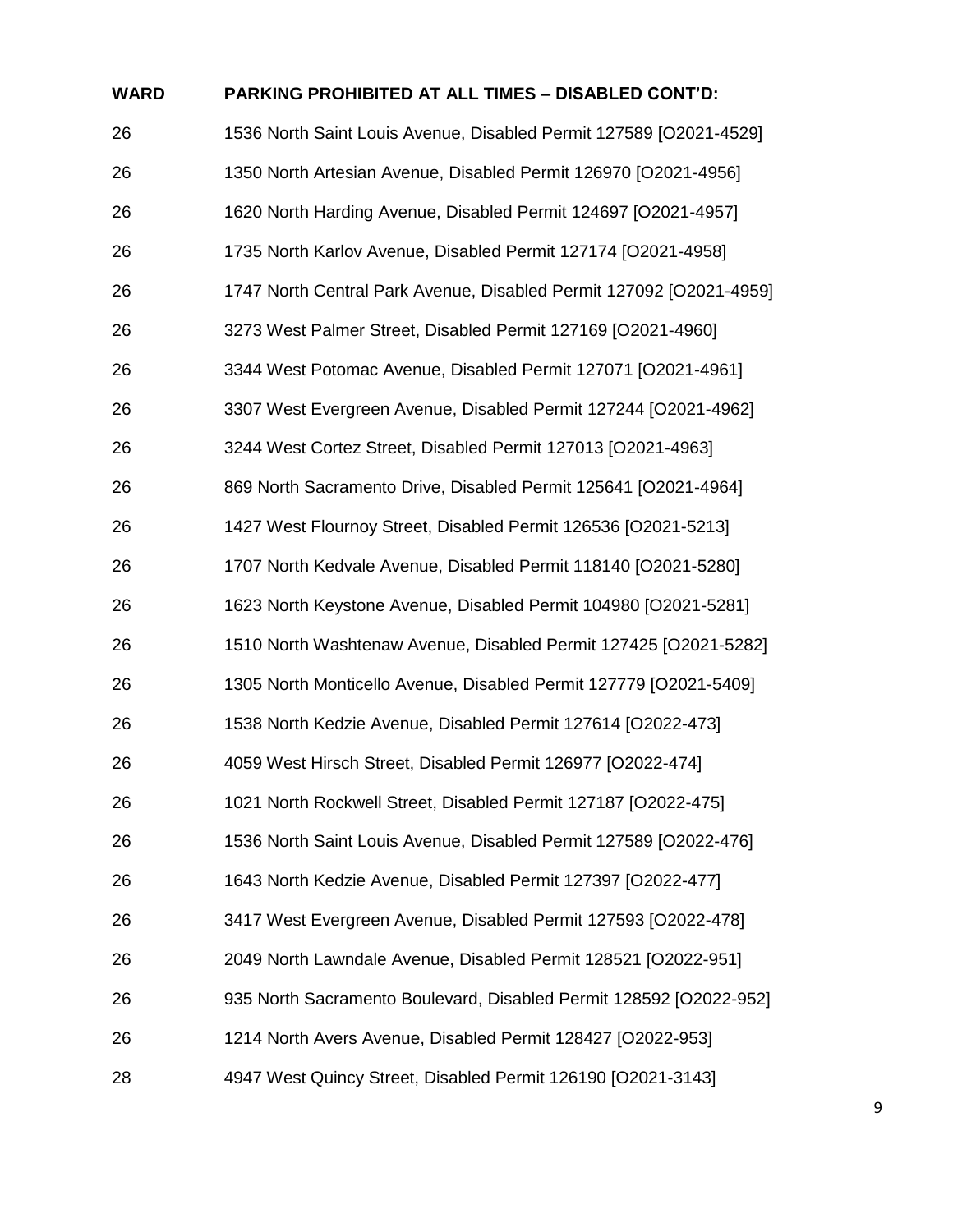| <b>WARD</b> | <b>PARKING PROHIBITED AT ALL TIMES - DISABLED CONT'D:</b>           |
|-------------|---------------------------------------------------------------------|
| 28          | 5025 West Monroe Street, Disabled Permit 126408 [O2021-3144]        |
| 28          | 4143 West Washington Boulevard, Disabled Permit 127522 [O2021-4036] |
| 28          | 1368 South Fairfield Avenue, Disabled Permit 127363 [O2021-5212]    |
| 28          | 4150 West Washington Boulevard, Disabled Permit 128809 [O2022-348]  |
| 29          | 4935 West Lexington Street, Disabled Permit 127151 [O2022-1629]     |
| 29          | 1213 North Austin Boulevard, Disabled Permit 126538 [O2022-1630]    |
| 29          | 1724 North Parkside Avenue, Disabled Permit 108055 [O2022-1631]     |
| 29          | 1812 North Nagle Avenue, Disabled Permit 126486 [O2022-1632]        |
| 29          | 1712 North Nagle Avenue, Disabled Permit 126932 [O2022-1633]        |
| 29          | 1025 North Waller Avenue, Disabled Permit 126442 [O2022-1634]       |
| 29          | 1745 North Merrimac Avenue, Disabled Permit 126951 [O2022-1635]     |
| 29          | 5435 West Van Buren Street, Disabled Permit 108176 [O2022-1636]     |
| 29          | 2842 North Neva Avenue, Disabled Permit 104402 [O2022-1637]         |
| 29          | 1138 South Menard Avenue, Disabled Permit 105054 [O2022-1638]       |
| 29          | 5819 West Iowa Street, Disabled Permit 126014 [O2022-1640]          |
| 29          | 1033 North Massasoit Avenue, Disabled Permit 105046 [O2022-1641]    |
| 29          | 1041 North Mason Avenue, Disabled Permit 105055 [O2022-1642]        |
| 29          | 1417 North Austin Boulevard, Disabled Permit 105026 [O2022-1643]    |
| 29          | 1445 North Mayfield Avenue, Disabled Permit 125992 [O2022-1644]     |
| 29          | 1314 North Parkside Avenue, Disabled Permit 126130 [O2022-1645]     |
| 29          | 5317 West Adams Street, Disabled Permit 128223 [O2022-1646]         |
| 29          | 1828 North Mason Avenue, Disabled Permit 126866 [O2022-1647]        |
| 29          | 202 North Waller Avenue, Disabled Permit 108175 [O2022-1648]        |
| 29          | 1324 North Waller Avenue, Disabled Permit 118136 [O2022-1649]       |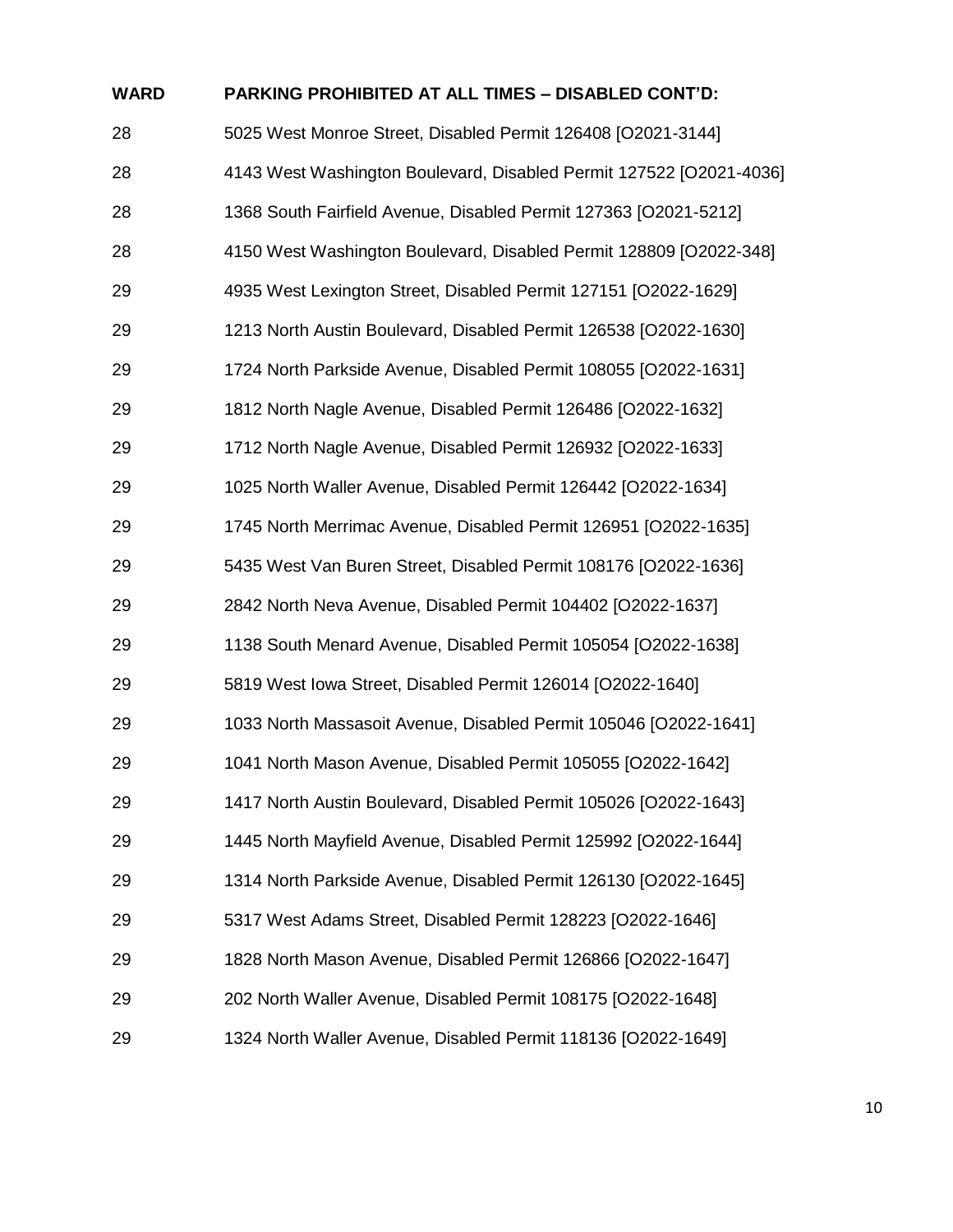| <b>WARD</b> | <b>PARKING PROHIBITED AT ALL TIMES - DISABLED CONT'D:</b>          |
|-------------|--------------------------------------------------------------------|
| 29          | 5243 West Gladys Avenue, Disabled Permit 125113 [O2022-1650]       |
| 29          | 1706 North Menard Avenue, Disabled Permit 122094 [O2022-1651]      |
| 29          | 1740 North Monitor Avenue, Disabled Permit 126029 [O2022-1652]     |
| 29          | 5060 West Van Buren Street, Disabled Permit 117982 [O2022-1653]    |
| 29          | 211 North Mason Avenue, Disabled Permit 105031 [O2022-1654]        |
| 29          | 1625 North Newcastle Avenue, Disabled Permit 105060 [O2022-1655]   |
| 29          | 1450 North Monitor Avenue, Disabled Permit 105037 [O2022-1656]     |
| 29          | 1713 North Nagle Avenue, Disabled Permit 105030 [O2022-1657]       |
| 29          | 1736 North New England Avenue, Disabled Permit 125448 [O2022-1658] |
| 29          | 5248 West Polk Street, Disabled Permit 128470 [O2022-1672]         |
| 29          | 1040 North Mason Avenue, Disabled Permit 127692 [O2022-1673]       |
| 29          | 1734 North Mason Avenue, Disabled Permit 126885 [O2022-1674]       |
| 29          | 165 North Menard Avenue, Disabled Permit 128437 [O2022-1675]       |
| 29          | 317 South Lavergne Avenue, Disabled Permit 105051 [O2022-1676]     |
| 29          | 4937 West Lexington Street, Disabled Permit 128595 [O2022-1677]    |
| 29          | 1135 South Mason Avenue, Disabled Permit 112931 [O2022-1678]       |
| 29          | 1745 North Monitor Avenue, Disabled Permit 126597 [O2022-1679]     |
| 29          | 1306 North Waller Avenue, Disabled Permit 127300 [O2022-1680]      |
| 29          | 1445 North Austin Boulevard, Disabled Permit 127263 [O2022-1681]   |
| 29          | 1712 North Mason Avenue, Disabled Permit 127801 [O2022-1682]       |
| 29          | 1429 North Austin Boulevard, Disabled Permit 127645 [O2022-1683]   |
| 29          | 5907 West Walton Street, Disabled Permit 126443 [O2022-1684]       |
| 29          | 5444 West Jackson Boulevard, Disabled Permit 127573 [O2022-1685]   |
| 29          | 1049 North Massasoit Avenue, Disabled Permit 126955 [O2022-1686]   |
| 29          | 4829 West Jackson Boulevard, Disabled Permit 126736 [O2022-1687]   |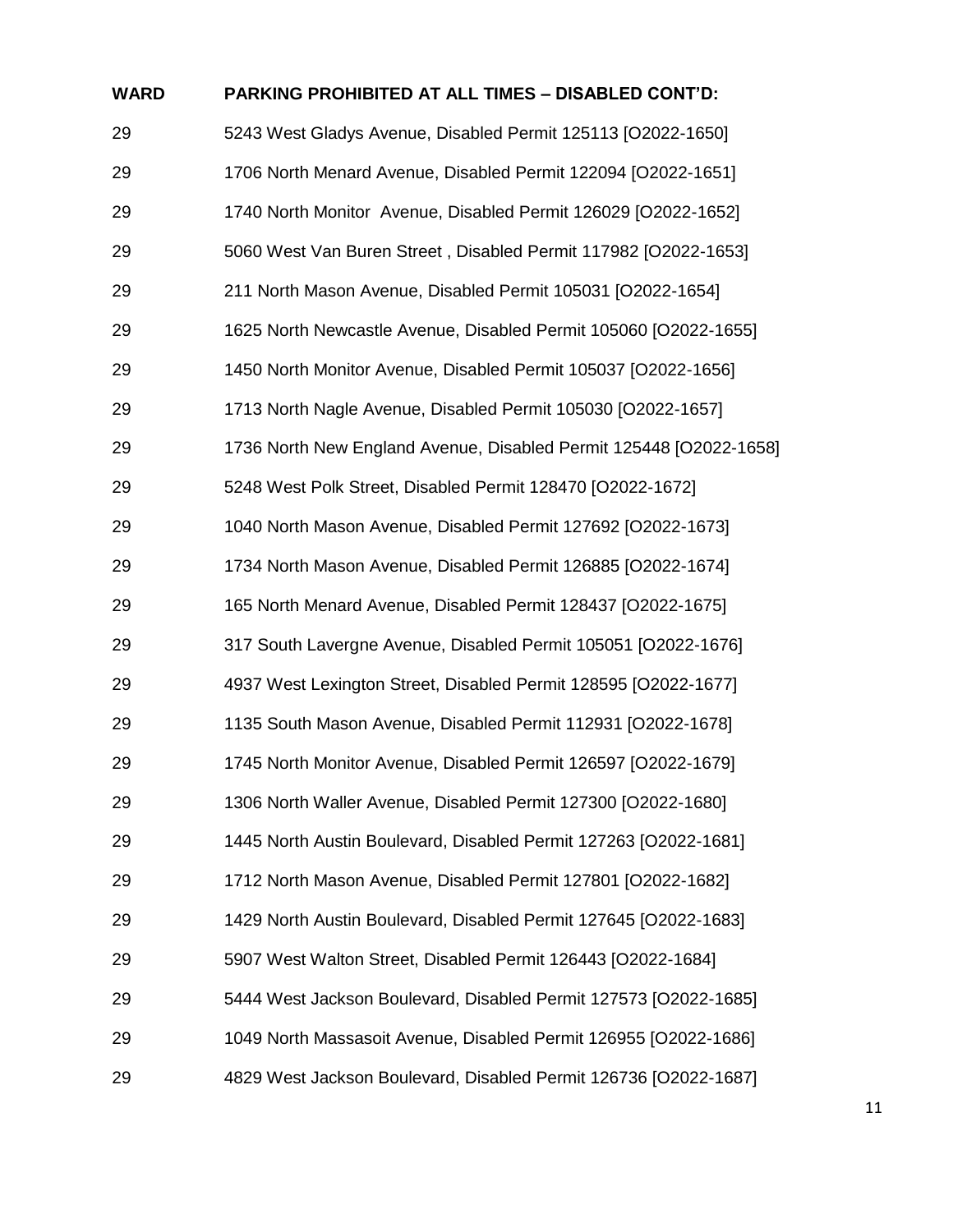| <b>WARD</b> | <b>PARKING PROHIBITED AT ALL TIMES - DISABLED CONT'D:</b>         |
|-------------|-------------------------------------------------------------------|
| 29          | 1638 North Mason Avenue, Disabled Permit 127050 [O2022-1688]      |
| 29          | 5419 West Van Buren Street, Disabled Permit 105027 [O2022-1689]   |
| 29          | 1508 North Waller Avenue, Disabled Permit 112950 [O2022-1690]     |
| 29          | 5920 West Superior Street, Disabled Permit 122520 [O2022-1691]    |
| 29          | 2549 North Mont Clare Avenue, Disabled Permit 127412 [O2022-1692] |
| 30          | 2516 North McVicker Avenue, Disabled Permit 126113 [O2021-2996]   |
| 30          | 2837 North Ridgeway Avenue, Disabled Permit 123241 [O2021-2997]   |
| 30          | 4133 West Cornelia Avenue, Disabled Permit 127148 [O2021-3695]    |
| 30          | 4057 West School Street, Disabled Permit 127460 [O2021-3698]      |
| 30          | 3305 North Kenneth Avenue, Disabled Permit 125838 [O2021-3735]    |
| 30          | 2718 North Mango Avenue, Disabled Permit 127198 [O2021-3780]      |
| 30          | 2447 North Monitor Avenue, Disabled Permit 119563 [O2021-4795]    |
| 30          | 6142 West Barry Avenue, Disabled Permit 127309 [O2021-4796]       |
| 30          | 2647 North Mulligan Avenue, Disabled Permit 126628 [O2021-4798]   |
| 30          | 3035 North Mason Avenue, Disabled Permit 126752 [O2021-5135]      |
| 30          | 3433 North Hamlin Avenue, Disabled Permit 127794 [O2022-224]      |
| 30          | 2423 North Long Avenue, Disabled Permit 128220 [O2022-225]        |
| 30          | 3114 North Mango Avenue, Disabled Permit 127634 [O2022-226]       |
| 30          | 2504 North Mango Avenue, Disabled Permit 128070 [O2022-227]       |
| 30          | 5455 West Drummond Place, Disabled Permit 126761 [O2022-540]      |
| 30          | 5450 West School Street, Disabled Permit 127315 [O2022-541]       |
| 30          | 3332 North Lawndale Avenue, Disabled Permit 128316 [O2022-1224]   |
| 31          | 5104 West School Street, Disabled Permit 126439 [O2021-3705]      |
| 31          | 4020 West Wellington Avenue, Disabled Permit 126717 [O2021-3706]  |
| 31          | 5133 West Deming Place, Disabled Permit 127115 [O2021-3707]       |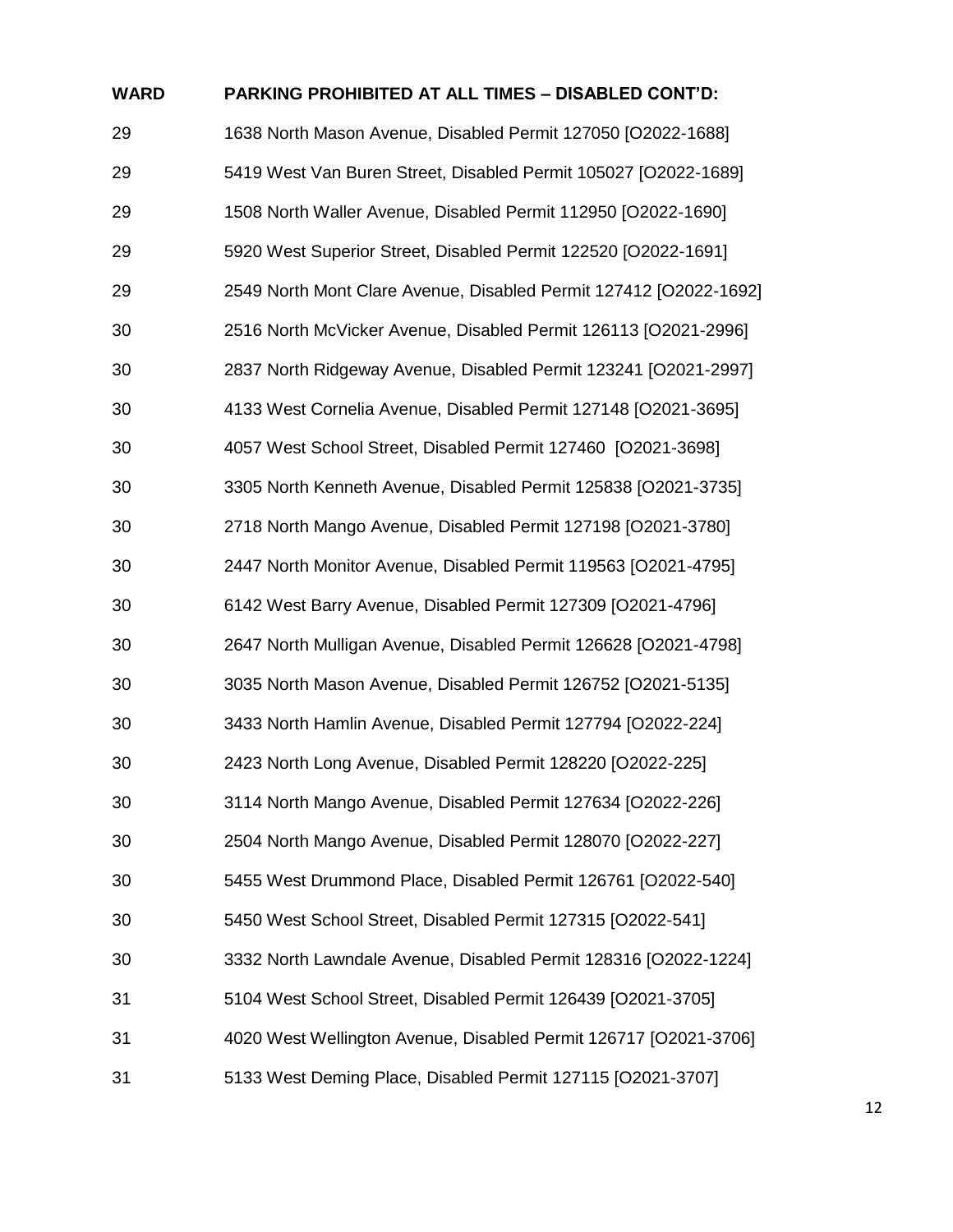| <b>WARD</b> | PARKING PROHIBITED AT ALL TIMES - DISABLED CONT'D:                  |
|-------------|---------------------------------------------------------------------|
| 31          | 3135 North Tripp Avenue, Disabled Permit 126505 [O2021-3708]        |
| 31          | 4839 West Roscoe Street, Disabled Permit 126994 [O2021-3709]        |
| 31          | 4913 West Henderson Street, Disabled Permit 127034 [O2021-3710]     |
| 31          | 5443 West Wellington Avenue, Disabled Permit 126908 [O2021-3711]    |
| 31          | 2416 North Kilpatrick Avenue, Disabled Permit 104537 [O2021-3733]   |
| 31          | 3925 West Schubert Avenue, Disabled Permit 125639 [O2021-3734]      |
| 31          | 4828 West Wellington Avenue, Disabled Permit 104518 [O2021-4801]    |
| 31          | 5043 West Nelson Street, Disabled Permit 126820 [O2021-4802]        |
| 31          | 4832 West School Street, Disabled Permit 127392 [O2021-4803]        |
| 31          | 5312 West Deming Place, Disabled Permit 127701 [O2021-5038]         |
| 31          | 5021 West Newport Avenue, Disabled Permit 127447 [O2021-5039]       |
| 31          | 4810 West Roscoe Street, Disabled Permit 7764 [O2022-228]           |
| 32          | 2704 North Albany Avenue, Disabled Permit 119534 [O2022-582]        |
| 32          | 2223 West Cortland Street, Disabled Permit 126845 [O2021-3619]      |
| 32          | 3147 West Belden Avenue, Disabled Permit 126698 [O2021-3620]        |
| 32          | 1707 West Barry Avenue, Disabled Permit 107648 [O2021-5106]         |
| 32          | 1913 West Dickens Avenue, Disabled Permit 128527 [O2022-1094]       |
| 32          | 3061 West Lyndale Avenue, Disabled Permit 120880 [O2022-1317]       |
| 37          | 1450 North Long Avenue, Disabled Permit 127473 [O2022-267]          |
| 37          | 930 North Leclaire Avenue, Disabled Permit 127942 [O2022-269]       |
| 37          | 4203 West Iowa Street, Disabled Permit 127978 [O2022-730]           |
| 38          | 4125 North McVicker Avenue, Disabled Permit 127973 [O2022-1089]     |
| 38          | 4437 North Narragansett Avenue, Disabled Permit 109960 [O2022-1091] |
| 38          | 5527 West Hutchinson Street, Disabled Permit 76854. [O2022-1092]    |
| 38          | 3907 North Oketo Avenue, Disabled Permit 129529 [O2022-1219]        |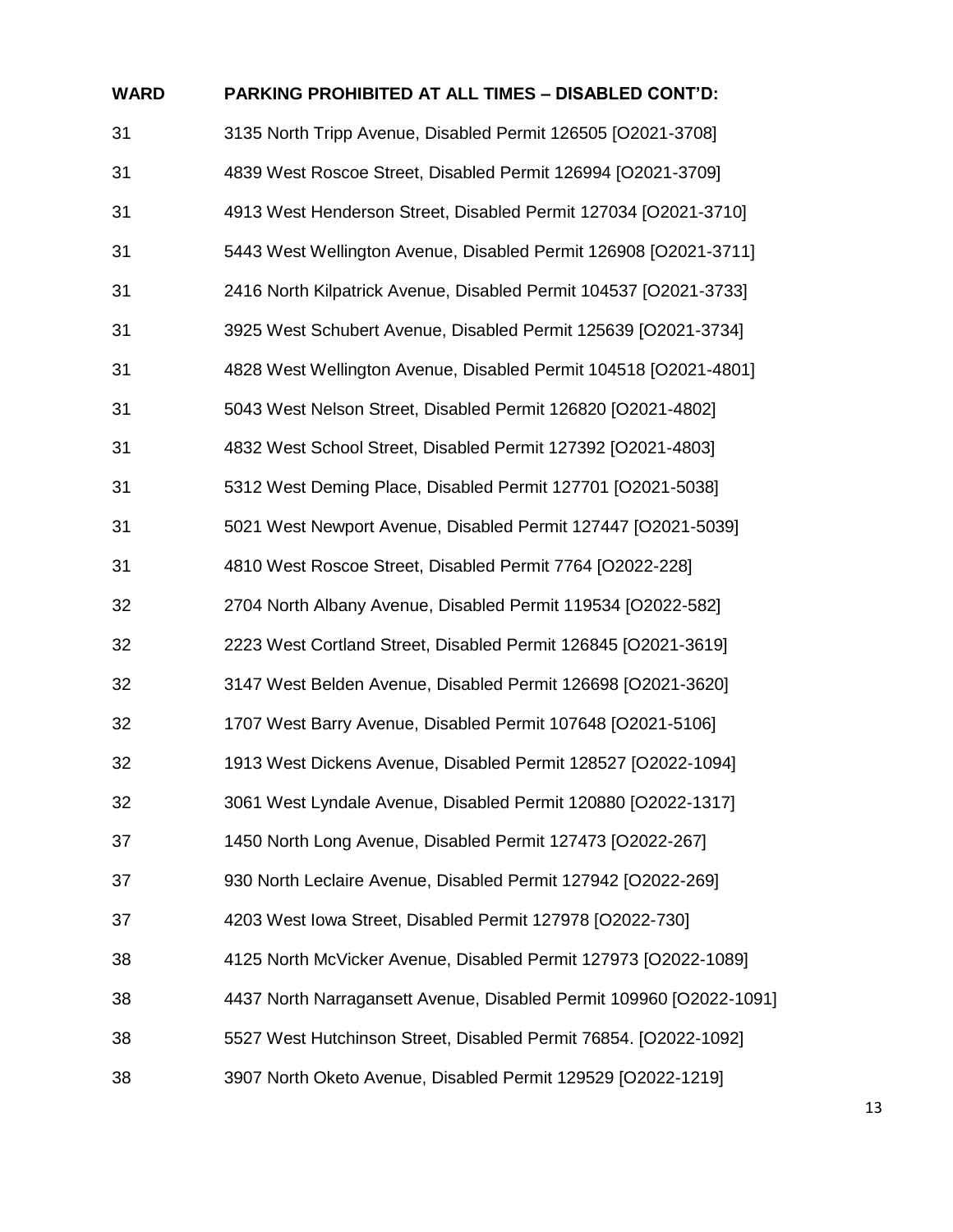| <b>WARD</b>    | PARKING PROHIBITED AT ALL TIMES - DISABLED CONT'D:                     |
|----------------|------------------------------------------------------------------------|
| 38             | 6255 West Grace Street, Disabled Permit 125295 [O2022-1220]            |
| 39             | 5350 North Christiana Avenue; Disabled Permit 128846 [O2022-1153]      |
| 39             | 4523 North Kildare Avenue, Disabled Permit 127823 [O2022-1154]         |
| 40             | 2757 West Winnemac Avenue, Disabled Permit 94646 [O2022-960]           |
| 41             | 4817 North Nordica Avenue, Disabled Permit 123110 [O2022-917]          |
| 49             | 7523 North Bell Avenue, Disabled Permit 124828 [O2022-1701]            |
| 50             | 6430 North Artesian Avenue, Disabled Permit 122207 [O2021-4670]        |
| 50             | 6714 North Seeley Avenue, Disabled Permit 416122 [O2022-1659]          |
| <b>WARD</b>    | REPEAL PARKING PROHIBITED AT ALL TIMES - DISABLED:                     |
| $\mathbf 1$    | Repeal Disabled Permit 113948, 1836 North Spaulding Avenue [O2022-706] |
| $\overline{2}$ | Repeal Disabled Permit 3017, West Germania Place [O2021-5161]          |
| 6              | Repeal Disabled Permit 102943, 8239 South Indiana Avenue [O2021-2166]  |
| 9              | Repeal Disabled Permit 75288, 10616 South Eberhart Avenue [O2021-5870] |
| 10             | Repeal Disabled Permit 6717, 9737 South Muskegon Avenue [O2021-2118]   |
| 11             | Repeal Disabled Permit 49244, 3222 South Normal Avenue [O2021-2112]    |
| 11             | Repeal Disabled Permit 49976, 3219 South Princeton Avenue [O2021-2114] |
| 11             | Repeal Disabled Permit 96335, 3633 South Emerald Avenue [O2021-4040]   |
| 11             | Repeal Disabled Permit 107861, 3319 South Union Avenue [O2021-4696]    |
| 11             | Repeal Disabled Permit 96352, 3337 South Aberdeen Street [O2021-4697]  |
| 11             | Repeal Disabled Permit 96343, 613 West 46th Street [O2021-5196]        |
| 11             | Repeal Disabled Permit 101661, 3727 South Union Avenue [O2021-5197]    |
| 11             | Repeal Disabled Permit 63750, 3439 South Lowe Avenue [O2021-5198]      |
| 11             | Repeal Disabled Permit 96326, 3034 South Throop Street [O2021-5200]    |
| 11             | Repeal Disabled Permit 78136, 2614 South Lowe Avenue [O2021-5664]      |
| 11             | Repeal Disabled Permit 83649, 1239 West 31st Place [O2021-5665]        |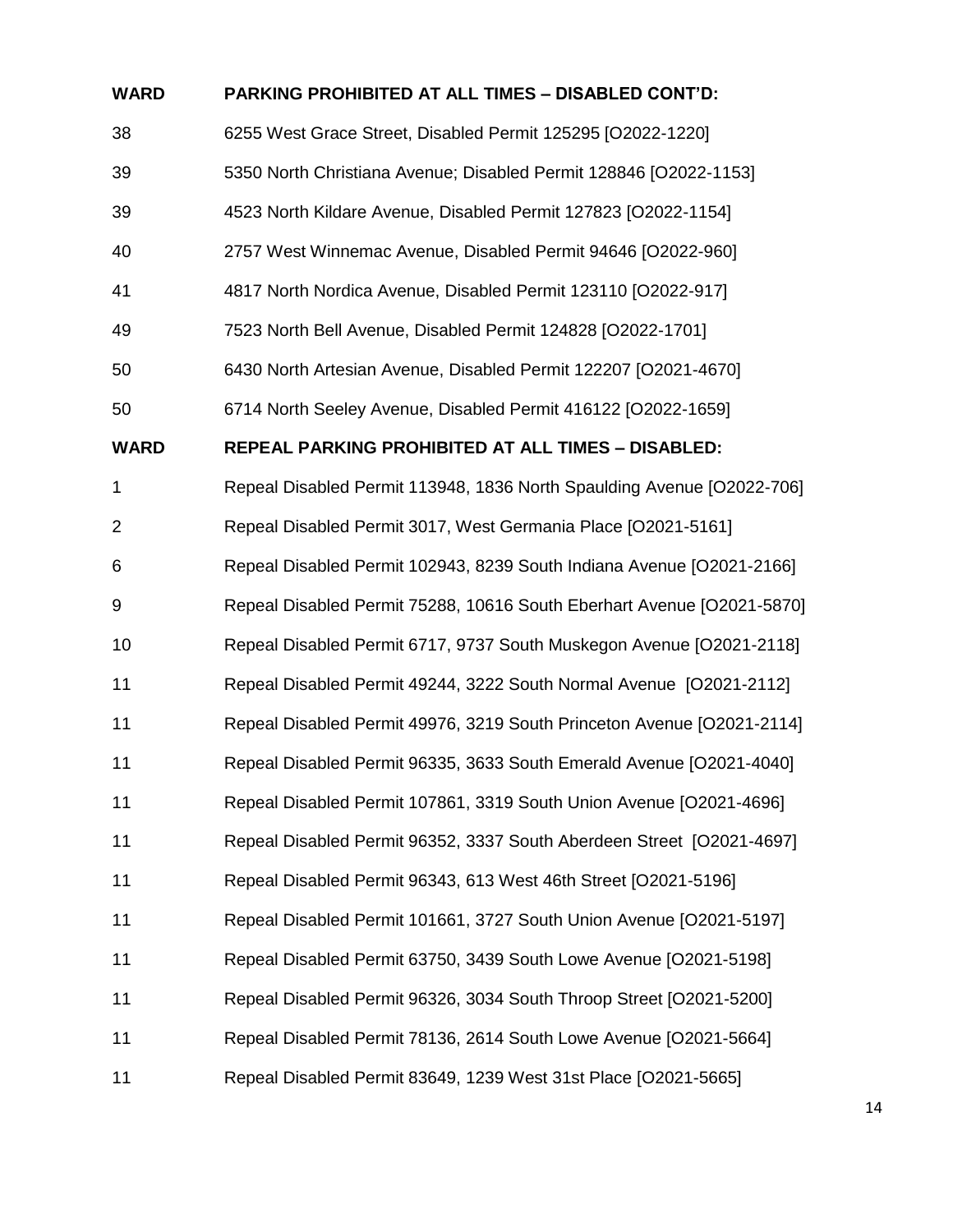| <b>WARD</b> | <b>REPEAL PARKING PROHIBITED AT ALL TIMES - DISABLED CONT'D:</b>        |
|-------------|-------------------------------------------------------------------------|
| 11          | Repeal Disabled Permit 5874, 710 West 26th Street [O2021-5666]          |
| 11          | Repeal Disabled Permit 96329, 3733 South Parnell Avenue [O2022-301]     |
| 11          | Repeal Disabled Permit 117357, 440 West 42nd Place [O2022-304]          |
| 11          | Repeal Disabled Permit 120637, 4633 South Emerald Avenue [O2022-966]    |
| 11          | Repeal Disabled Permit 101675, 3151 South Racine Avenue [O2022-1715]    |
| 11          | Repeal Disabled Permit 35726, 3120 South Union Avenue [O2022-1717]      |
| 13          | Repeal Disabled Permit 113538; 3940 West 66th Street [O2021-1870]       |
| 13          | Repeal Disabled Permit 106021, 6016 South Melvina Avenue [O2021-1961]   |
| 13          | Repeal Disabled Permit 115179, 6200 South Knox Avenue [O2021-1962]      |
| 13          | Repeal Disabled Permit 77868, 5548 South Kildare Avenue [O2021-2803]    |
| 13          | Repeal Disabled Permit 92197, 6019 South Kilbourn Avenue [O2021-3164]   |
| 13          | Repeal Disabled Permit 119448, 6512 South Knox Avenue [O2021-3165]      |
| 21          | Repeal Disabled Permit 116468, 1547 West 83rd Street [O2021-4119]       |
| 21          | Repeal Disabled Permit 112831, 9216 South Loomis Street [O2021-5210]    |
| 21          | Repeal Disabled Permit 114769, 7940 South Marshfield Avenue [O2022-330] |
| 22          | Repeal Disabled Permit 95963, 2338 South Millard Avenue [O2020-4220]    |
| 23          | Repeal Disabled Permit 113887, 7020 West 63rd Place, [O2020-4483]       |
| 23          | Repeal Disabled Permit 43547, 5429 South Kedvale Avenue [O2020-6051]    |
| 23          | Repeal Disabled Permit 49863, 5347 South Avers Avenue [O2021-1165]      |
| 23          | Repeal Disabled Permit 55034, 5445 South Lawndale Avenue [O2021-1611]   |
| 23          | Repeal Disabled Permit 120744, 5146 South Nordica Avenue [O2021-2080]   |
| 23          | Repeal Disabled Permit 120699, 3724 West 57th Place [O2021-4046]        |
| 23          | Repeal Disabled Permit 98914, 3716 West 63rd Place [O2021-4047]         |
| 23          | Repeal Disabled Permit 47354, 3351 West 62nd Street [O2021-4652]        |
| 23          | Repeal Disabled Permit 116205,3703 West 63rd Place [O2021-4654]         |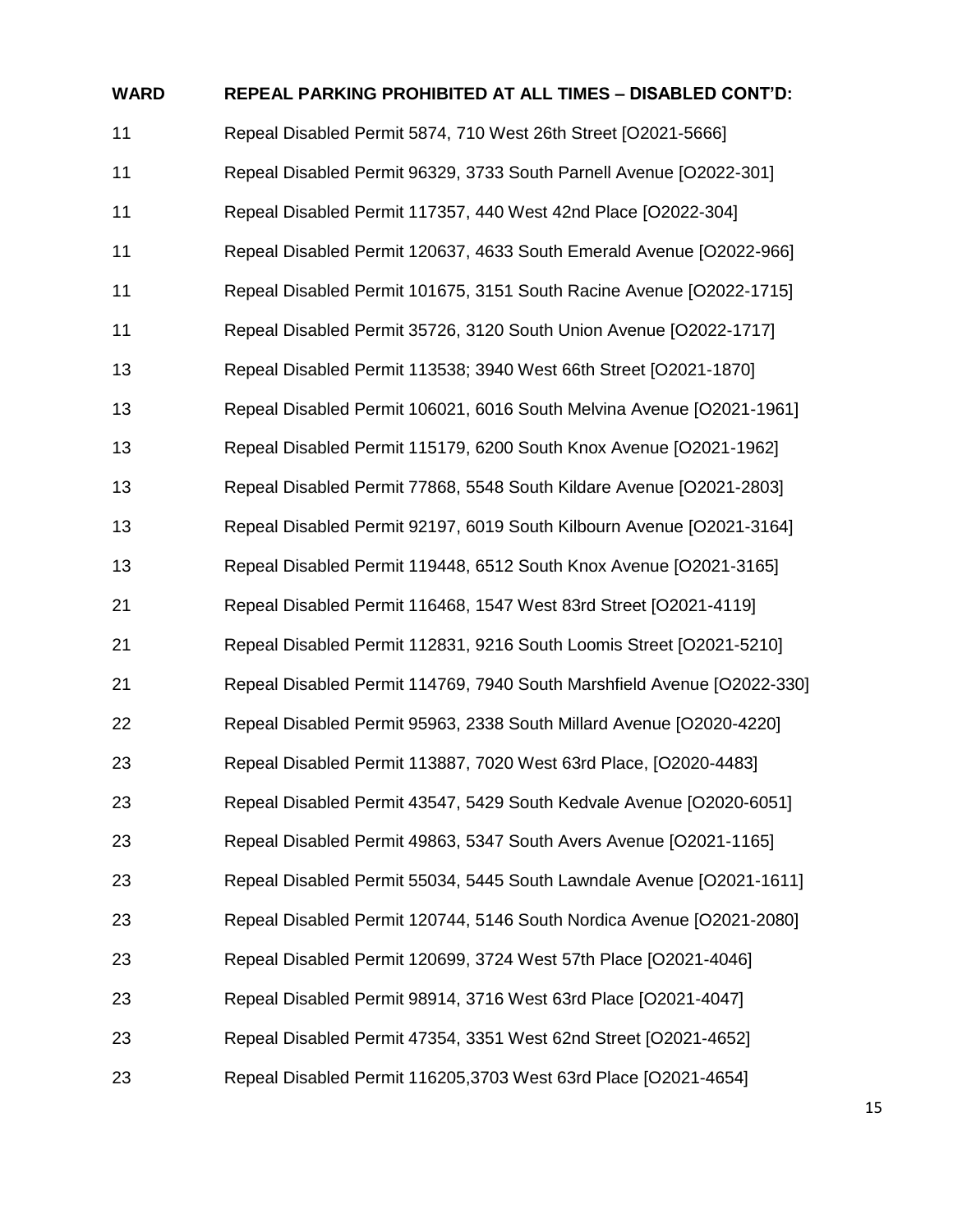#### **WARD REPEAL PARKING PROHIBITED AT ALL TIMES – DISABLED CONT'D:**

 Repeal Disabled Permit 124247, 5729 South Massasoit Avenue [O2021-4655] Repeal Disabled Permit 79942, 3718 West 65th Street. [O2021-724] Repeal Disabled Permit 69641, 4059 West 59th Street [O2022-1588] Repeal Disabled Permit 100083, 1812 South Morgan Street [O2021-5251] Repeal Disabled Permit 118606, 1641 North Kedzie Street [O2020-6133] Repeal Disabled Permit 120969, 1640 North Kedzie Avenue [O2020-6134] Repeal Disabled Permit 105675, 1307 North California Street [O2020-6135] Repeal Disabled Permit 93910, 3417 West Evergreen Avenue [O2020-6136] Repeal Disabled Permit 77274, 3353 West Evergreen Street [O2020-6137] Repeal Disabled Permit 112250, 2506 West Walton Street [O2021-4301] Repeal Disabled Permit 77289, 1017 North Rockwell Street [O2021-4207] Repeal Disabled Permit 112250, 2506 West Walton Street [O2021-4301] Repeal Disabled Permit 105006, 1307 North California Street [O2021-4302] Repeal Disabled Permit 120977, 1721 North Whipple Street [O2021-5340] Repeal Disabled Permit 466477,4047 West Adams Street [O2020-4370] Repeal Disabled Permit 70107, 5206 West Newport Avenue [O2020-4195] Repeal Disabled Permit 71667, 3354 North Kilpatrick Avenue [O2020-5570] Repeal Disabled Permit 112754, 2536 North Lotus Avenue [O2020-5898] Repeal Disabled Permit 53678, 2815 North Avers Avenue [O2021-106] Repeal Disabled Permit 28352; 3344 North Avers Avenue [O2021-1837] Repeal Disabled Permit 124634, 2921 North Monitor Avenue [O2021-3697] Repeal Disabled Permit 101133, 4339 West Schubert Avenue. [O2020-5301] Repeal Disabled Permit 114384, 5026 West Cornelia Avenue [.O2021-563] Repeal Disabled Permit 72854, 5051 West Cornelia Avenue [O2021-952]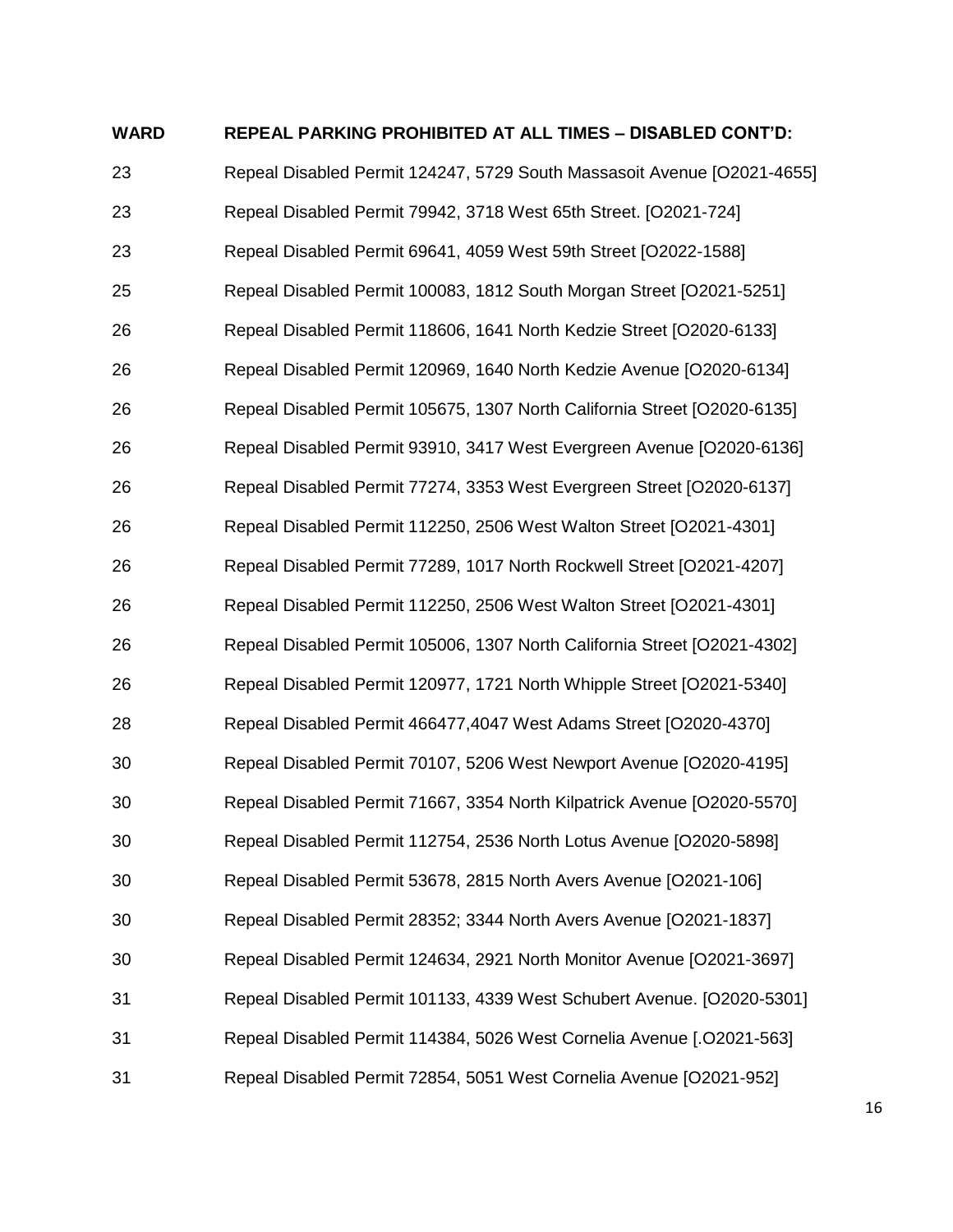# **WARD REPEAL PARKING PROHIBITED AT ALL TIMES – DISABLED CONT'D:** Repeal Disabled Permit 104322, 5119 West Wolfman Street. [O2021-953] Repeal Disabled Permit 95321, 4822 West Cornelia Avenue [O2021-1231] Repeal Disabled Permit 106361, 2423 North Hamlin Avenue [O2021-3699] Repeal Disabled Permit 106212, 2449 North Lawndale Avenue [O2021-3700] Repeal Disabled Permit 94469, 2450 North Monticello Avenue [O2021-3701] Repeal Disabled Permit 95321, 4822 West Cornelia Avenue [O2021-3702] Repeal Disabled Permit 117754, 4912 West Drummond Place [O2021-3704] Repeal Disabled Permit 103469, 2907 North Lockwood Avenue [O2021-4319] Repeal Disabled Permit 44228, 4843 West Schubert Avenue [O2021-4799] Repeal Disabled Permit 109575, 5616 West George Street [O2021-4800] Repeal Disabled Permit 104328, 4167 West Fletcher Street [O2021-4973] Repeal Disabled Permit 41452, 5224 West, Nelson Street [O2022-351] Repeal Disabled Permit 117764, 5256 West Wolfram Street [O2022-352] Repeal Disabled Permit 21915, 1844 North Winchester Avenue [O2021-2905] Repeal Disabled Permit MB38727, 3237 West Sunnyside Avenue [O2021-2659] Repeal Disabled Permit 27219, 2818 North Maplewood Avenue [O2021-5228] Repeal Disabled Permit 89960, 4033 North Richmond Street [O2021-5229] Repeal Disabled Permit 110884, 2827 West Fletcher Street [O2021-5230] Repeal Disabled Permit 110885, 4018 North Richmond Street [O2021-5231] Repeal Disabled Permit 120957, 4505 North Central Park Avenue [O2021-5349] Repeal Disabled Permit 122586, 4724 North Bernard Street [O2021-5350] Repeal Disabled Permit 91712, 10149 South Morgan Street [O2021-3007] Repeal Disabled Permit 106337, 9919 South Charles Street [O2022-257] Repeal Disabled Permit 125501, 2312 North Karlov Avenue [O2022-1761]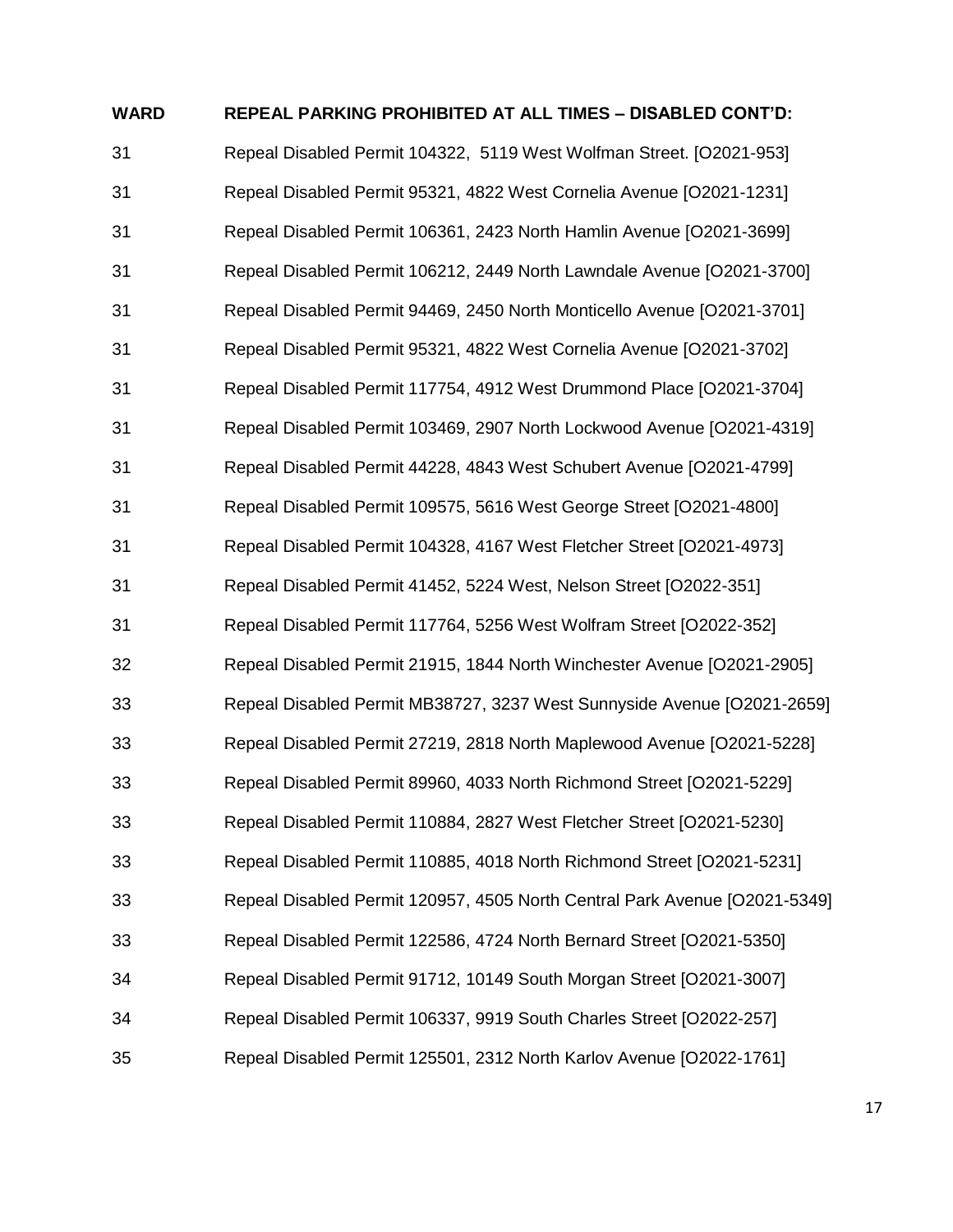# **WARD REPEAL PARKING PROHIBITED AT ALL TIMES – DISABLED CONT'D:**

- 37 Repeal Disabled Permit, 840 North Lawler Avenue 126181 [O2022-263]
- 38 Repeal Disabled Permit 58685, 3852 North Newcastle Avenue [O2022-1090]
- 38 Repeal Disabled Permit 75142, 6043 West Giddings Street [O2022-1618]
- 39 Repeal Disabled Permit 681118, 4928 North Ridgeway Avenue [O2022-1740]
- 39 Repeal Disabled Permit 119908, 5041 North Ridgeway Avenue [O2022-1741]
- 50 Repeal Disabled Permit 121719, 6500 North Fairfield Avenue [O2022-1561]

## **WARD LOADING ZONES / STANDING ZONES:**

- 19 West 102nd Street (South Side), from a point 25 feet East of South. Western Avenue to a point 25 feet East thereof Disable Loading Zone 7AM-7PM Monday through Saturday, Public Benefit [O2022-502
- 25 2148 2150 South Archer Avenue; No Parking Standing Zone, 8:00am to 10:00pm, All Days, Public Benefit [O2022-1737]
- 27 West Hubbard Street (south Side) from a point 380 feet East of North Armour Street to a point 40feet East Thereof;30 Minute Standing Zone Use Flashing Lights 8:00am to 4:00pm Monday through Friday [O2022-959]

#### **WARD TOW ZONES:**

- 28 West 19th Street (North Side), from a point 20feet West of South Western Avenue to a point west thereof; No Parking Tow Zone 8:00 pm-7:00am, All Days [O2022-1148]
- 30 4000 West Melrose Street (north side) from North Karlov Avenue to the first alley east thereof; Repeal No Parking Tow Zone [O2021-4574]

#### **WARD TRAFFIC WARNING SIGNS AND/OR SIGNALS:**

- 8 East 76th Street & South Cornell Avenue; All Way Stop Sign, Stopping All Approaches [Or2022-100]
- 23 5477-5497 5480-5498 South Nottingham Avenue (east and west sides); Repeal No Parking, 8am-10am, Monday through Friday [O2022-1589]
- 28 West 14th Street,(north and south sides),from a point 20 feet West of South Western Avenue to a point Dead End West thereof; No Parking of Trucks; All Times All Days No Truck Parking[O2022-1147]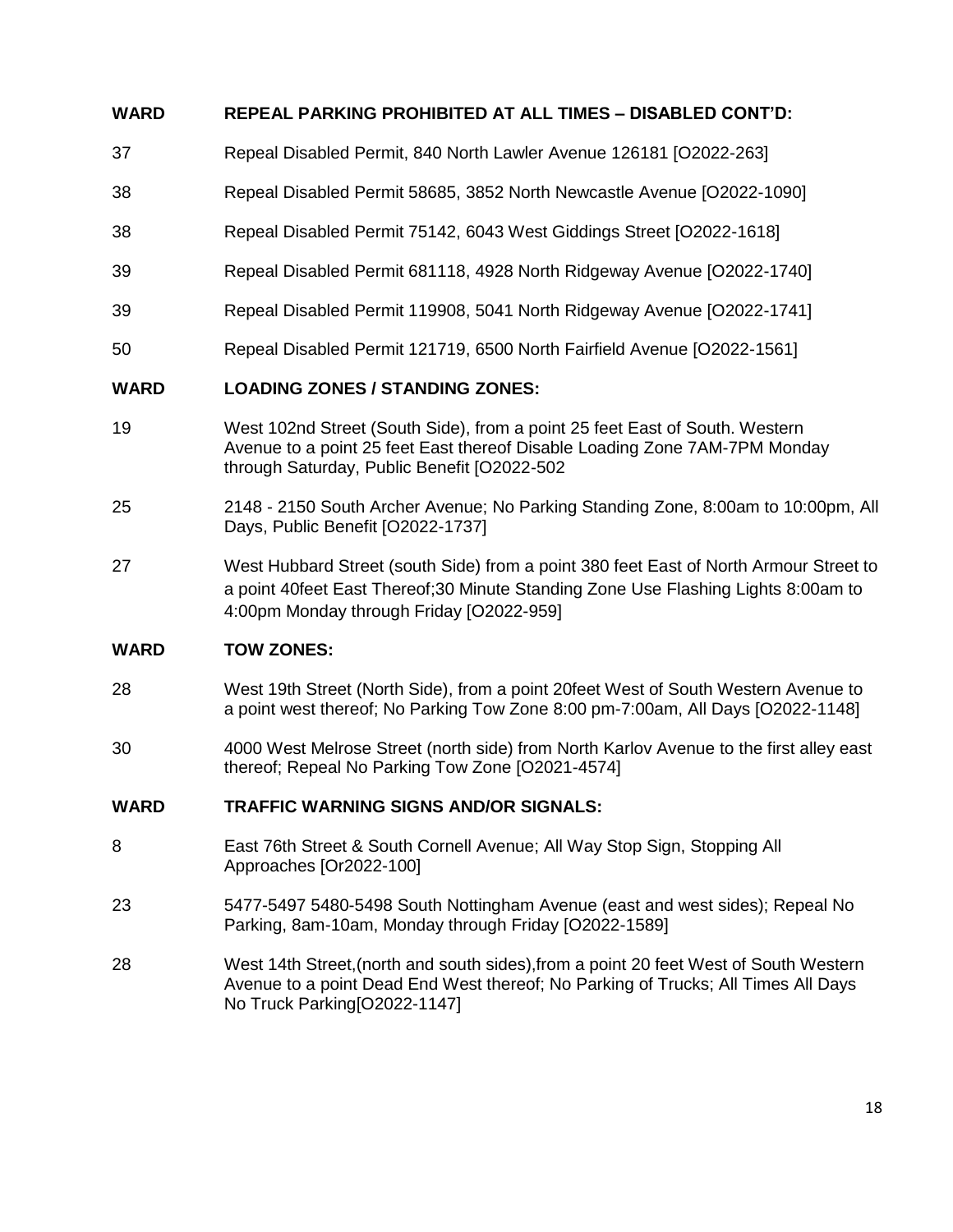# **WARD TRAFFIC WARNING SIGNS AND/OR SIGNALS CONT'D:**

31 West Wrightwood Avenue and North Tripp Street; All Way Stop Sign , Stopping All Approaches [Or2022-105]

# **WARD SINGLE DIRECTION:**

30 West Schubert Avenue from the First Alley West of North Central Avenue to North Austin Avenue; Single Direction-Westerly [O2022-726]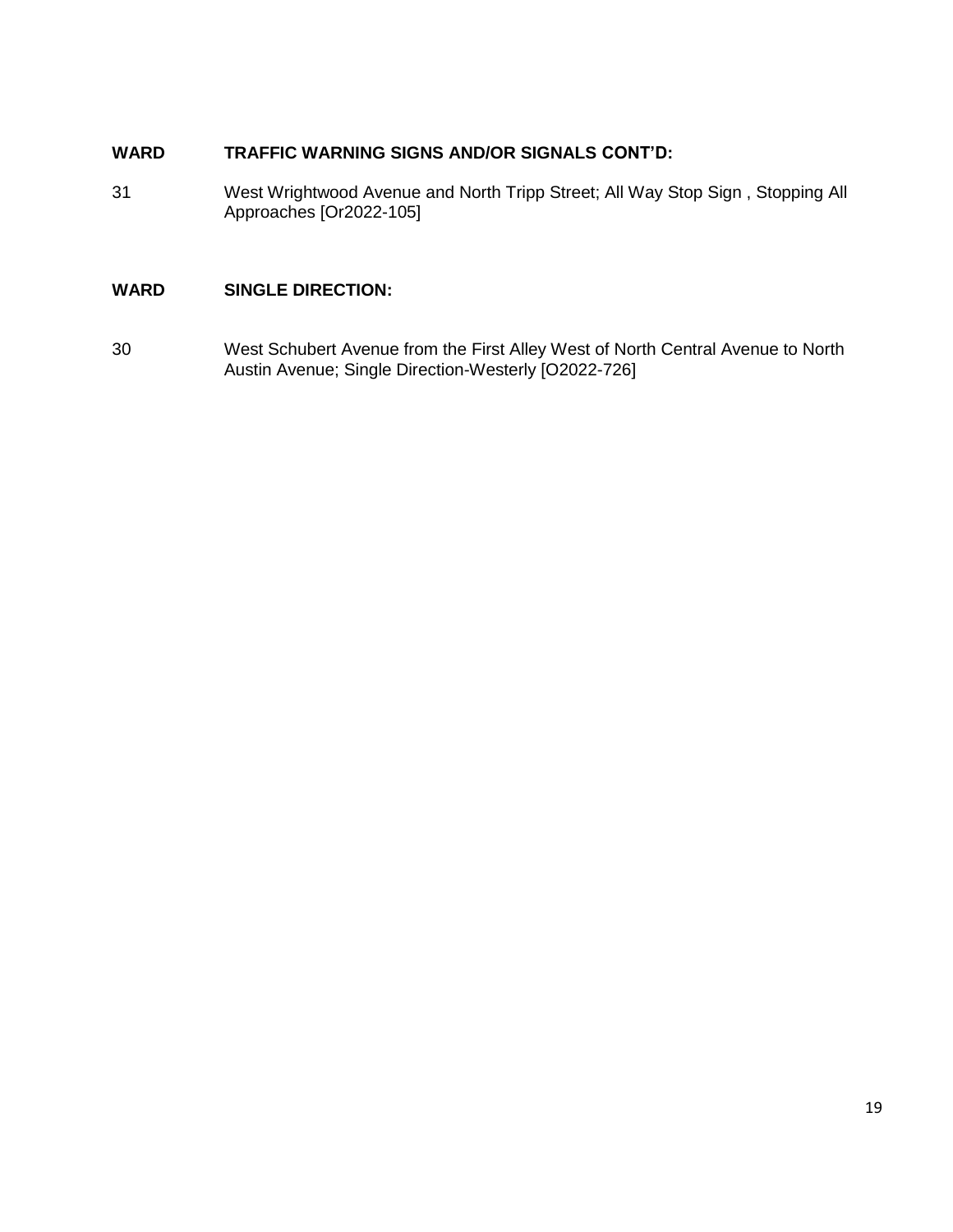**II.** The following items were **DIRECT INTRODUCTIONS**, (the city departments did not make a recommendation) and **PASSED** per the sponsoring Alderman and/or their staff:

# **WARD PARKING PROHIBITED AT ALL TIMES – DISABLED:**

- 7 8519 South Manistee Avenue, Disabled Permit 127684 [O2022-1779]
- 15 6045 West Wolcott Avenue, Disabled Permit 128388 [O2022-1776]
- 27 422 North Central Park Avenue, Disabled Permit 128355 [O2022-1775]
- 27 925 North Central Park Avenue, Disabled Permit 129070 [O2022-1784]
- 31 4900 West Eddy Street, Disabled Permit 126475 [O2022-1778]

# **WARD TOW ZONES:**

41 North Northwest Highway from North Oketo Avenue to 6450 North Northwest Highway; Amend No Parking Tow Zone, 7am-9am (south side) 4pm-6pm( northside) [O2022-1777]

# **WARD TRAFFIC WARNING SIGNS AND/OR SIGNALS:**

- 1 1111-1199 North Wolcott Avenue, 1114 -1198 North Honore Street, 1829-1899 West Division Street, North Honore Street from the first alley south of West Division Street from west of North Honore Street to West Division Street, West Division Street (southside) between North Honore Street and North Wolcott Avenue, east side of Wolcott Avenue from West Division Street to the first alley south of West Division Street; 7am-4:30pm School Days Except Authorized School Personnel [O2022-1780]
- 33 North Spaulding Avenue (east side) from West Argyle Street and West Ainslie Street; Amend No Parking, 7am-5pm, Monday through Friday [O2022-1781]
- 33 North Spaulding Avenue (east side) from West Argyle Street to West Ainslie Street; 7am-5:00pm, Monday through Friday, Except Authorized School Personnel [O2022- 1782]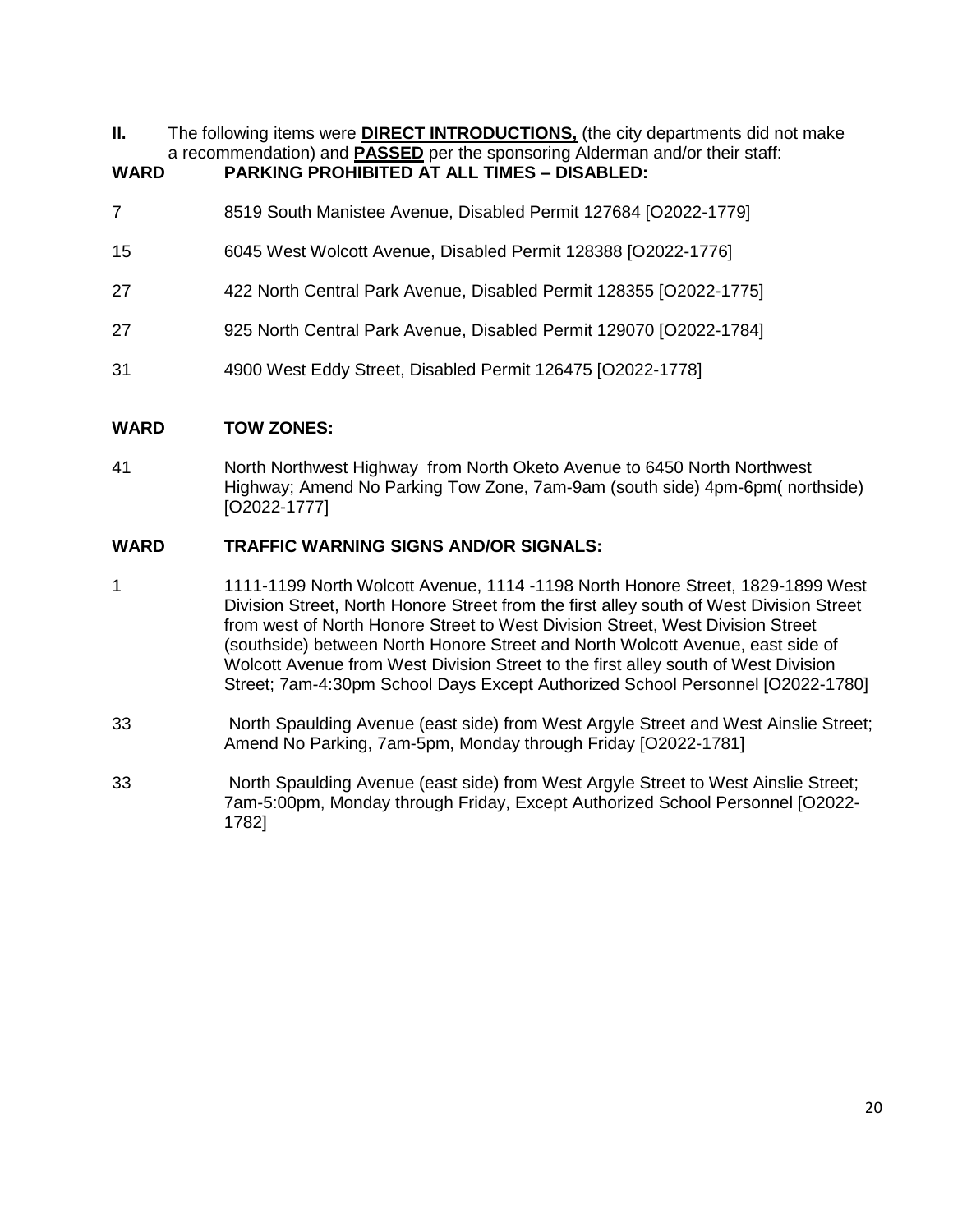| Ш.<br><b>WARD</b><br>1. | The following items were "Not Recommended", but <b>PASSED-WITH OVERRIDE over the</b><br>department's recommendation per the sponsoring Alderman and/or their staff:<br><b>PARKING PROHIBITED AT ALL TIMES - DISABLED:</b><br>2219 North Rockwell Avenue, Disabled Permit 119596 [O2022-1495] |
|-------------------------|----------------------------------------------------------------------------------------------------------------------------------------------------------------------------------------------------------------------------------------------------------------------------------------------|
| 1                       | 1715 North Artesian Avenue, Disabled Permit 128240 [O2022-1496]                                                                                                                                                                                                                              |
| 2                       | 227 West Eugeine Street, Disabled Permit 94651 [O2022-1497]                                                                                                                                                                                                                                  |
| $\overline{2}$          | 2034 North Racine Avenue, Disabled Permit 126930 [O2022-1498]                                                                                                                                                                                                                                |
| 3                       | 4350 South Forrestville Avenue, Disabled Permit 127238 [O2022-1499]                                                                                                                                                                                                                          |
| 3                       | 4312 S Michigan Avenue, Disabled Permit 127462 [O2022-1500]                                                                                                                                                                                                                                  |
| 3                       | 4209 South Prairie Avenue, Disabled Permit 125660 [O2022-1501]                                                                                                                                                                                                                               |
| 3                       | 4734 South Indiana Avenue, Disabled Permit 128750 [O2022-1621]                                                                                                                                                                                                                               |
| 3                       | 4317 South Vincennes Avenue, Disabled Permit 128121 [O2022-1622]                                                                                                                                                                                                                             |
| 4                       | 517 East 42nd Place, Disabled Permit 124775 [O2022-1335]                                                                                                                                                                                                                                     |
| 4                       | 639 East 50th Place, Disabled Permit 124763 [O2022-1502]                                                                                                                                                                                                                                     |
| 4                       | 839 East 49th Street, Disabled Permit126547 [O2022-1503]                                                                                                                                                                                                                                     |
| 4                       | 4342 S Champlain Avenue, Disabled Permit 124750 [O2022-1504]                                                                                                                                                                                                                                 |
| 4                       | 4918 South Saint Lawrence Avenue, Disabled Permit 127915 [O2022-1505]                                                                                                                                                                                                                        |
| 4                       | 3414 South Giles Avenue, Disabled Permit 124777 [O2022-1506]                                                                                                                                                                                                                                 |
| 4                       | 5105 South Harper Avenue, Disabled Permit 128309 [O2022-1507]                                                                                                                                                                                                                                |
|                         | 5200 South Ellis Avenue, Disabled Permit 120483 [O2022-1336]                                                                                                                                                                                                                                 |
| 5                       | 5330 South Harper Avenue, Disabled Permit 125467 [O2022-1337]                                                                                                                                                                                                                                |
| 5                       | 1651 East 67th Street, Disabled Permit 125504 [O2022-1338]                                                                                                                                                                                                                                   |
| 5                       | 1500 East 69th Place, Disabled Permit 125701 [O2022-1339]                                                                                                                                                                                                                                    |
| 5                       | 5142 South Ellis Avenue, Disabled Permit 126357 [O2022-1340]                                                                                                                                                                                                                                 |
| 5                       | 5103 South Ellis Avenue, Disabled Permit 126652 [O2022-1341]                                                                                                                                                                                                                                 |
| 5                       | 6932 South Crandon Avenue, Disabled Permit 126823 [O2022-1342]                                                                                                                                                                                                                               |
| 5                       | 2349 East 70th Street, Disabled Permit 127221 [O2022-1343]                                                                                                                                                                                                                                   |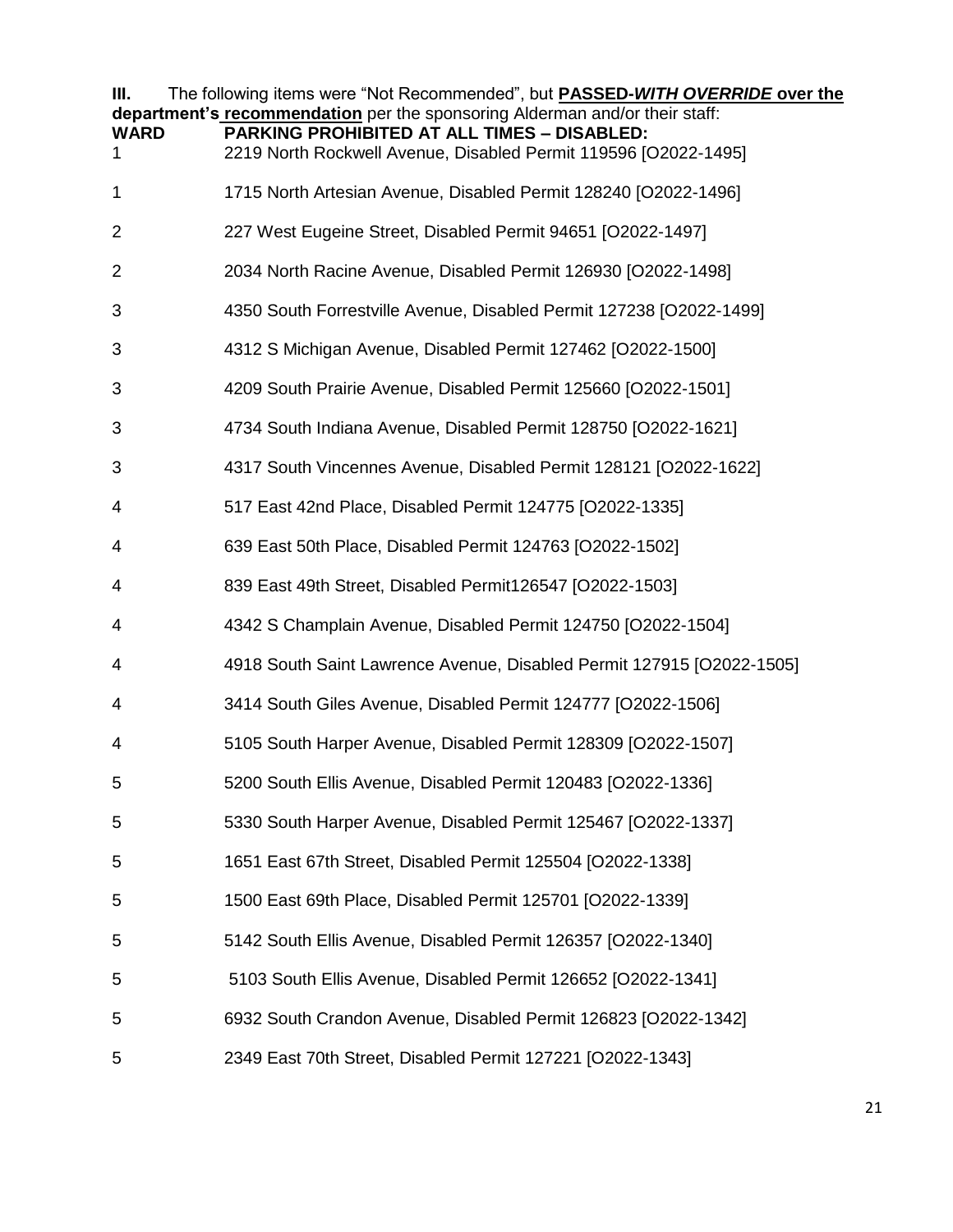| <b>WARD</b>    | PARKING PROHIBITED AT ALL TIMES - DISABLED CONT'D:                 |
|----------------|--------------------------------------------------------------------|
| 5              | 7711 South Paxton Avenue, Disabled Permit 127248 [O2022-1344]      |
| 5              | 7117 South Drexel Avenue, Disabled Permit 127428 [O2022-1345]      |
| 5              | 2320 East 70th Street, Disabled Permit 127531 [O2022-1346]         |
| 5              | 5700 South Kimbark Avenue, Disabled Permit 127742 [O2022-1347]     |
| 6              | 7339 South Indiana Avenue, Disabled Permit 125512 [O2022-1348]     |
| 6              | 8119 South Langley Avenue, Disabled Permit 125325 [O2022-1349]     |
| 6              | 7121 South Eberhart Avenue, Disabled Permit 126112 [O2022-1350]    |
| 6              | 7207 South King Drive, Disabled Permit 125332 [O2022-1351]         |
| 6              | 648 East 87th Place, Disabled Permit 127068 [O2022-1352]           |
| 6              | 7831 South Langley Avenue, Disabled Permit 127226 [O2022-1353]     |
| 6              | 8020 South Michigan Avenue, Disabled Permit 127354 [O2022-1416]    |
| 6              | 7541 South Langley Avenue, Disabled Permit 123182 [O2022-1417]     |
| 6              | 8317 South St Lawrence Avenue, Disabled Permit 123184 [O2022-1418] |
| 7              | 8427 South Kingston Avenue, Disabled Permit 125237 [O2022-1419]    |
| $\overline{7}$ | 1515 East 72nd Place, Disabled Permit 104899 [O2022-1420]          |
| 7              | 9237South Paxton Avenue, Disabled Permit 125800 [O2022-1421]       |
| 7              | 2538 East 77th Street, Disabled Permit 104916 [O2022-1422]         |
| 7              | 7700 South Colfax Avenue, Disabled Permit 126123 [O2022-1423]      |
| 7              | 9111 South Colfax Avenue, Disabled Permit 126158 [O2022-1467]      |
| 7              | 8540 South Manistee Avenue, Disabled Permit 125255 [O2022-1468]    |
| 7              | 9331 South Paxton Avenue, Disabled Permit 108071 [O2022-1469]      |
| 7              | 7955 South Yates Boulevard, Disabled Permit 126613 [O2022-1470]    |
| 7              | 9648 South Euclid Avenue, Disabled Permit 108067 [O2022-1471]      |
| 7              | 1522 East 74th Street, Disabled Permit 126695 [O2022-1472]         |
| 7              | 7944 South Crandon Avenue, Disabled Permit 126760 [O2022-1473]     |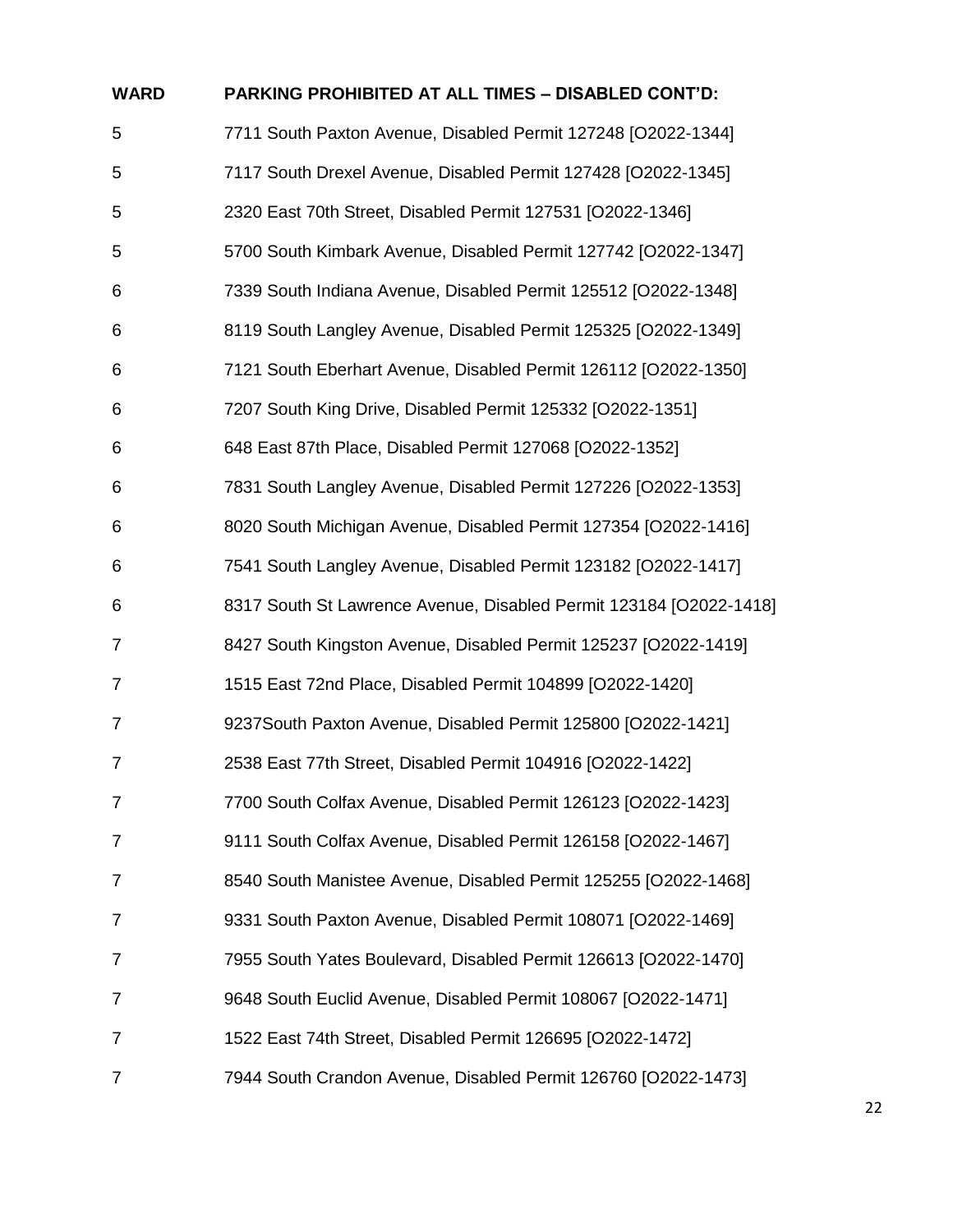| <b>WARD</b>    | <b>PARKING PROHIBITED AT ALL TIMES - DISABLED CONT'D:</b>         |
|----------------|-------------------------------------------------------------------|
| $\overline{7}$ | 2135 East 93rd Street, Disabled Permit 126829 [O2022-1474]        |
| 7              | 8327 South Essex Avenue, Disabled Permit 126832 [O2022-1475]      |
| 7              | 7208 South Constance Avenue, Disabled Permit 126540 [O2022-1476]  |
| $\overline{7}$ | 8408 South Burnham Avenue, Disabled Permit 108054 [O2022-1477]    |
| 7              | 8148 South Marquette Avenue, Disabled Permit 127069 [O2022-1478]  |
| 7              | 7341 South Kingston Avenue, Disabled Permit 127786 [O2022-1479]   |
| $\overline{7}$ | 7809 South Paxton Avenue, Disabled Permit 127956 [O2022-1480]     |
| 7              | 8146 South Marquette Avenue, Disabled Permit 127996 [O2022-1564]  |
| 7              | 8206 South Muskegon Avenue, Disabled Permit 128294 [O2022-1565]   |
| 8              | 9544 South Dobson Avenue, Disabled Permit 89551 [O2021-2441]      |
| 8              | 7835 South Drexel Avenue, Disabled Permit 108159 [O2021-2890]     |
| 8              | 9536 South University Avenue, Disabled Permit 125942 [O2021-2907] |
| 8              | 7831 South Drexel Avenue, Disabled Permit 126435 [O2021-2908]     |
| 8              | 8241 South Dorchester Avenue, Disabled Permit 108135 [O2021-2909] |
| 8              | 827 East 89th Street, Disabled Permit 126191 [O2021-2910]         |
| 8              | 730 East 88th Street, Disabled Permit 126110 [O2021-3622]         |
| 8              | 9537 South Dobson Avenue, Disabled Permit 126727 [O2021-3623]     |
| 8              | 8407 South Crandon Avenue, Disabled Permit 126530 [O2021-3625]    |
| 8              | 8218 South Avalon Avenue, Disabled Permit 125770 [O2021-3626]     |
| 8              | 7351 South Dorchester Avenue, Disabled Permit 104673 [O2021-4804] |
| 8              | 7831 South Cregier Avenue, Disabled Permit 125615 [O2021-4953]    |
| 8              | 7521 South Dante Avenue, Disabled Permit 126894 [O2021-5334]      |
| 8              | 8737 South Merrill Avenue, Disabled Permit 128138 [O2022-1266]    |
| 8              | 8404 South Ingleside Avenue, Disabled Permit 126663 [O2022-1275]  |
| 8              | 9223 South Blackstone Avenue, Disabled Permit 128131 [O2022-1277] |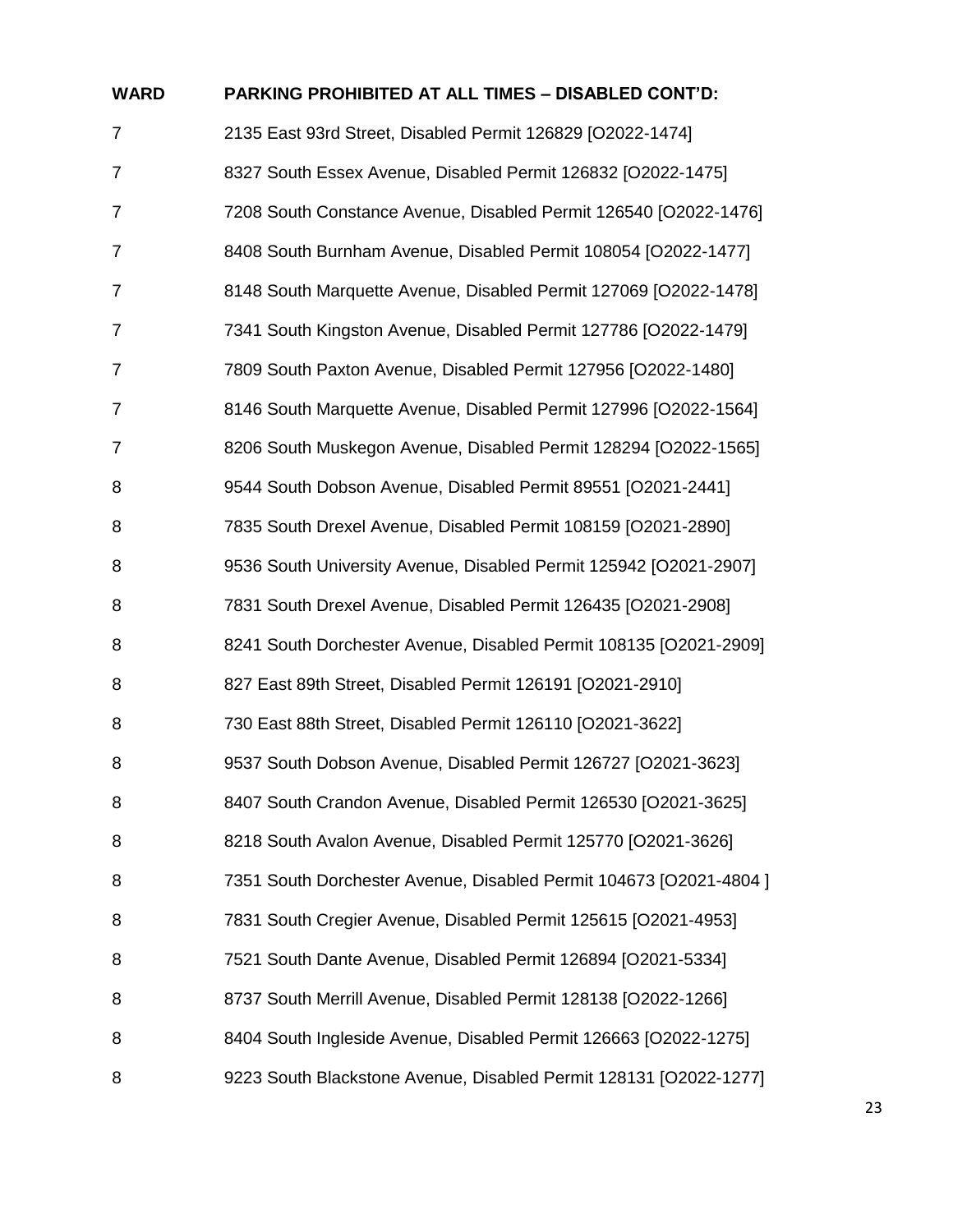| <b>WARD</b> | PARKING PROHIBITED AT ALL TIMES - DISABLED CONT'D:               |
|-------------|------------------------------------------------------------------|
| 8           | 1747 East 73rd Place, Disabled Permit 128969 [O2022-1278]        |
| 8           | 9831 South Woodlawn Avenue, Disabled Permit 127211 [O2022-1288]  |
| 8           | 7804 South Bennett Avenue, Disabled Permit 129515 [O2022-1312]   |
| 8           | 8147 South Kimbark Avenue, Disabled Permit 125536 [O2022-1481]   |
| 8           | 9150 South Greenwood Avenue. Disabled Permit 121853 [O2022-1482] |
| 8           | 1143 East 81st Place, Disabled Permit 125696 [O2022-1483]        |
| 8           | 8825 South Harper Avenue, Disabled Permit 126548 [O2022-1484]    |
| 8           | 8733 South Bennett Avenue, Disabled Permit 126607 [O2022-1485]   |
| 8           | 8810 South Constance Avenue, Disabled Permit 126818 [O2022-1486] |
| 8           | 9847 South Ingleside Avenue, Disabled Permit 127006 [O2022-1487] |
| 8           | 8028 South Clyde Avenue, Disabled Permit 127042 [O2022-1488]     |
| 8           | 7836 South Merrill Avenue, Disabled Permit 127399 [O2022-1489]   |
| 8           | 8050 South Euclid Avenue, Disabled Permit 127212 [O2022-1768]    |
| 9           | 9938 South Yale Avenue, Disabled Permit 125735 [O2022-1440]      |
| 9           | 139 East 117th Place, Disabled Permit 125795 [O2022-1441]        |
| 9           | 10441 South Indiana Avenue, Disabled Permit 126002 [O2022-1442]  |
| 9           | 11349 South Indiana Avenue, Disabled Permit 126021 [O2022-1443]  |
| 9           | 10734 South Eberhart Avenue, Disabled Permit 126094 [O2022-1444] |
| 9           | 9831 South Calumet Avenue, Disabled Permit 126164 [O2022-1445]   |
| 9           | 120 East 120th Street, Disabled Permit 126175 [O2022-1446]       |
| 9           | 8720 South Wabash Avenue, Disabled Permit 126205 [O2022-1447]    |
| 9           | 9415 South Calumet Avenue, Disabled Permit 126306 [O2022-1448]   |
| 9           | 10350 South King Drive, Disabled Permit 126595 [O2022-1450]      |
| 9           | 410 West 99th Place, Disabled Permit 126766 [O2022-1452]         |
| 9           | 8840 South Michigan Avenue, Disabled Permit 126811 [O2022-1453]  |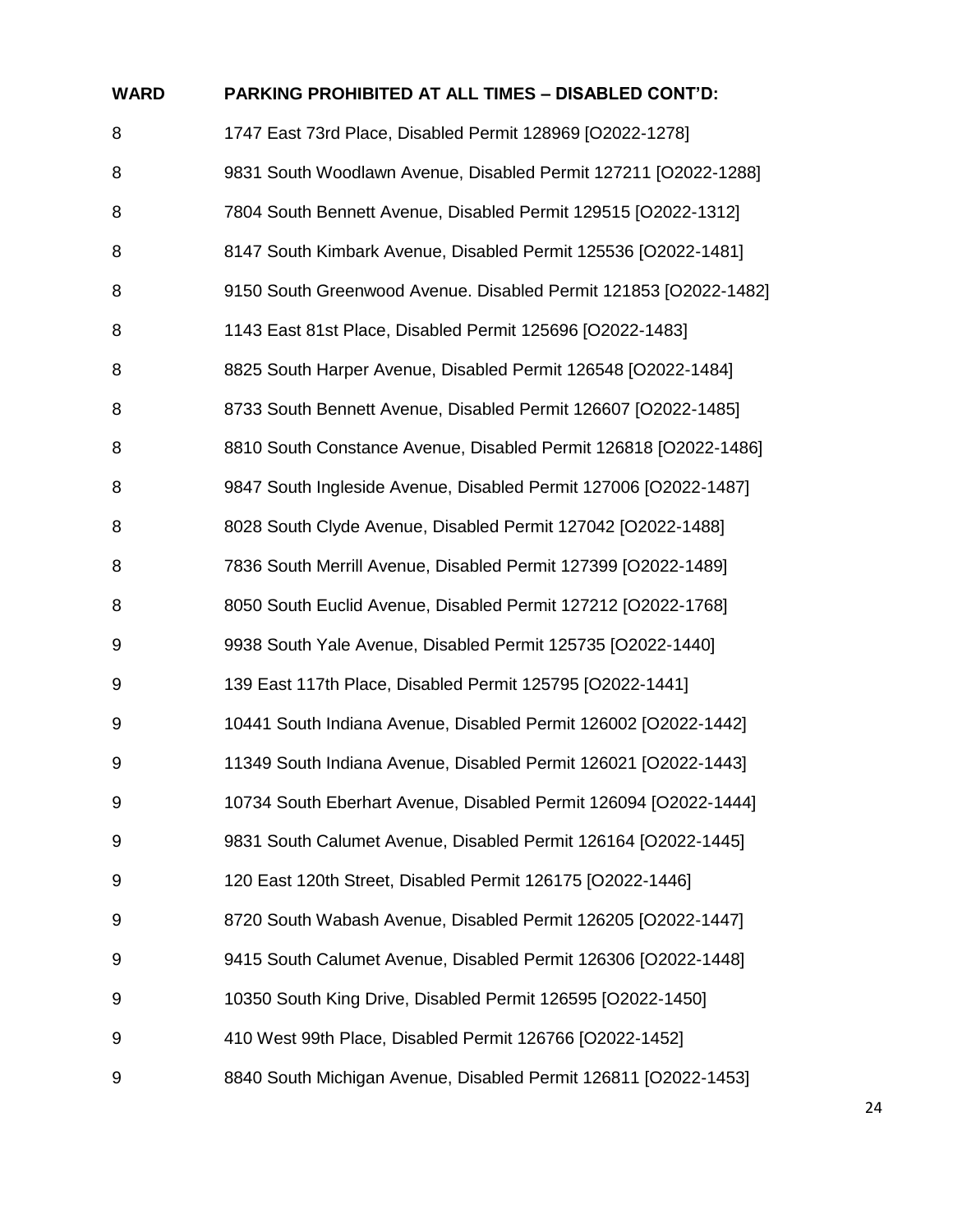| <b>WARD</b> | <b>PARKING PROHIBITED AT ALL TIMES - DISABLED CONT'D:</b>        |
|-------------|------------------------------------------------------------------|
| 9           | 10035 South Eberhart Avenue, Disabled Permit 108161 [O2022-1454] |
| 9           | 10104 South Eberhart Avenue, Disabled Permit 108046 [O2022-1455] |
| 9           | 10522 South King Drive, Disabled Permit 127089 [O2022-1456]      |
| 9           | 10216 South Indiana Avenue, Disabled Permit 127231 [O2022-1457]  |
| 9           | 10509 South Corliss Avenue, Disabled Permit 127316 [O2022-1458]  |
| 9           | 10041 South Prairie Avenue, Disabled Permit 127326 [O2022-1459]  |
| 9           | 10107 South Indiana Avenue, Disabled Permit 127328 [O2022-1460]  |
| 9           | 11200 South Vernon Avenue, Disabled Permit 115053 [O2022-1461]   |
| 9           | 804 East 132nd Street, Disabled Permit 115047 [O2022-1462]       |
| 9           | 11360 South Indiana Avenue, Disabled Permit 127652 [O2022-1463]  |
| 9           | 10127 South Eberhart Avenue, Disabled Permit 127682 [O2022-1464] |
| 9           | 12918 South Parnell Avenue, Disabled Permit 127686 [O2022-1465]  |
| 9           | 10549 South Indiana Avenue, Disabled Permit 127694 [127694]      |
| 9           | 10204 South Calumet Avenue, Disabled Permit 121502 [O2022-1490]  |
| 9           | 504 East 107th Street, Disabled Permit 121527 [O2022-1491]       |
| 9           | 10629 South Forest Avenue, Disabled Permit 111638 [O2022-1492]   |
| 9           | 115 East 89th Place, Disabled Permit 115035 [O2022-1493]         |
| 9           | 10755 South Indiana Avenue, Disabled Permit 125620 [O2022-1494]  |
| 10          | 9129 South Buffalo Avenue, Disabled Permit 125789 [2022-1407]    |
| 10          | 9237 South Brandon Avenue, Disabled Permit 126036 [O2022-1408]   |
| 10          | 8419 South Muskegon Avenue, Disabled Permit 126151 [O2022-1409]  |
| 10          | 10320 South Muskegon Avenue, Disabled Permit 126263 [O2022-1410] |
| 10          | 12645 South Saginaw Avenue, Disabled Permit 126400 [O2022-1411]  |
| 10          | 10425 South Avenue G, Disabled Permit 126654 [O2022-1412]        |
| 10          | 10543 South Avenue G, Disabled Permit 108133 [O2022-1413]        |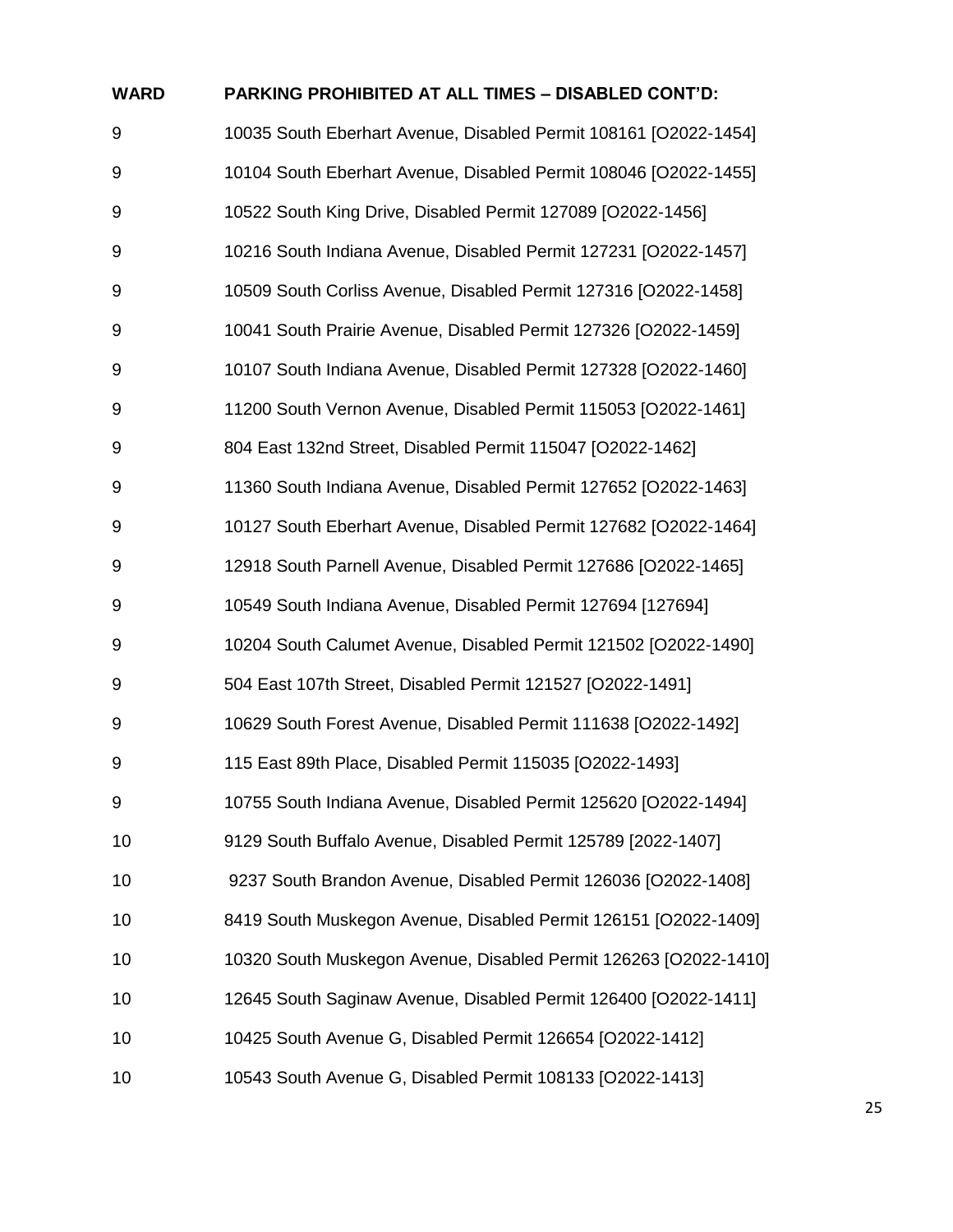| <b>WARD</b> | PARKING PROHIBITED AT ALL TIMES - DISABLED CONT'D:                |
|-------------|-------------------------------------------------------------------|
| 10          | 11122 South Avenue F, Disabled Permit 127194 [O2022-1414]         |
| 10          | 10740 South Avenue F, Disabled Permit 126897 [O2022-1430]         |
| 10          | 10804 South Rhodes Avenue, Disabled Permit 126402 [O2022-1449]    |
| 11          | 509 West 36th Street, Disabled Permit 124465 [O2022-1519]         |
| 11          | 2702 South Princeton Avenue, Disabled Permit 125921 [O2022-1520]  |
| 11          | 3156 South Union Avenue, Disabled Permit 126206 [O2022-1521]      |
| 11          | 2819 South Keely Street, Disabled Permit 126509 [O2022-1522]      |
| 11          | 519 West 45th Street, Disabled Permit 126580 [O2022-1523]         |
| 11          | 4637 South Union Avenue, Disabled Permit 127041 [O2022-1524]      |
| 11          | 2626 South Emerald Avenue, Disabled Permit 127545 [O2022-1525]    |
| 11          | 3120 South Aberdeen Street, Disabled Permit 128832 [O2022-1526]   |
| 12          | 3718 South Wood Street, Disabled Permit 122968 [O2022-1415]       |
| 12          | 1616 West 33rd Street, Disabled Permit 126754 [O2022-1429]        |
| 12          | 3702 South Honore Street, Disabled Permit 124870 [O2022-1431]     |
| 12          | 2922 West Pershing Road, Disabled Permit 127133 [O2022-1432]      |
| 12          | 2610 West 24th Place, Disabled Permit 126915 [O2022-1433]         |
| 12          | 3443 South Marshfield Avenue, Disabled Permit 122988 [O2022-1434] |
| 12          | 3502 South Mozart Street, Disabled Permit 122990 [O2022-1435]     |
| 12          | 3112 West 25th Street, Disabled Permit 127535 [O2022-1436]        |
| 12          | 2727 West 38th Place, Disabled Permit 127553 [O2022-1437]         |
| 12          | 2708 West 23rd Place, Disabled Permit 127967 [O2022-1438]         |
| 12          | 2527 South Troy Street, Disabled Permit 118123 [O2022-1439]       |
| 12          | 2757 West 22nd Place, Disabled Permit 128103 [O2022-1451]         |
| 12          | 3222 West 23rd Street, Disabled Permit 125029 [O2022-1508]        |
| 12          | 2355 South Sawyer Avenue, Disabled Permit 122970 [O2022-1509]     |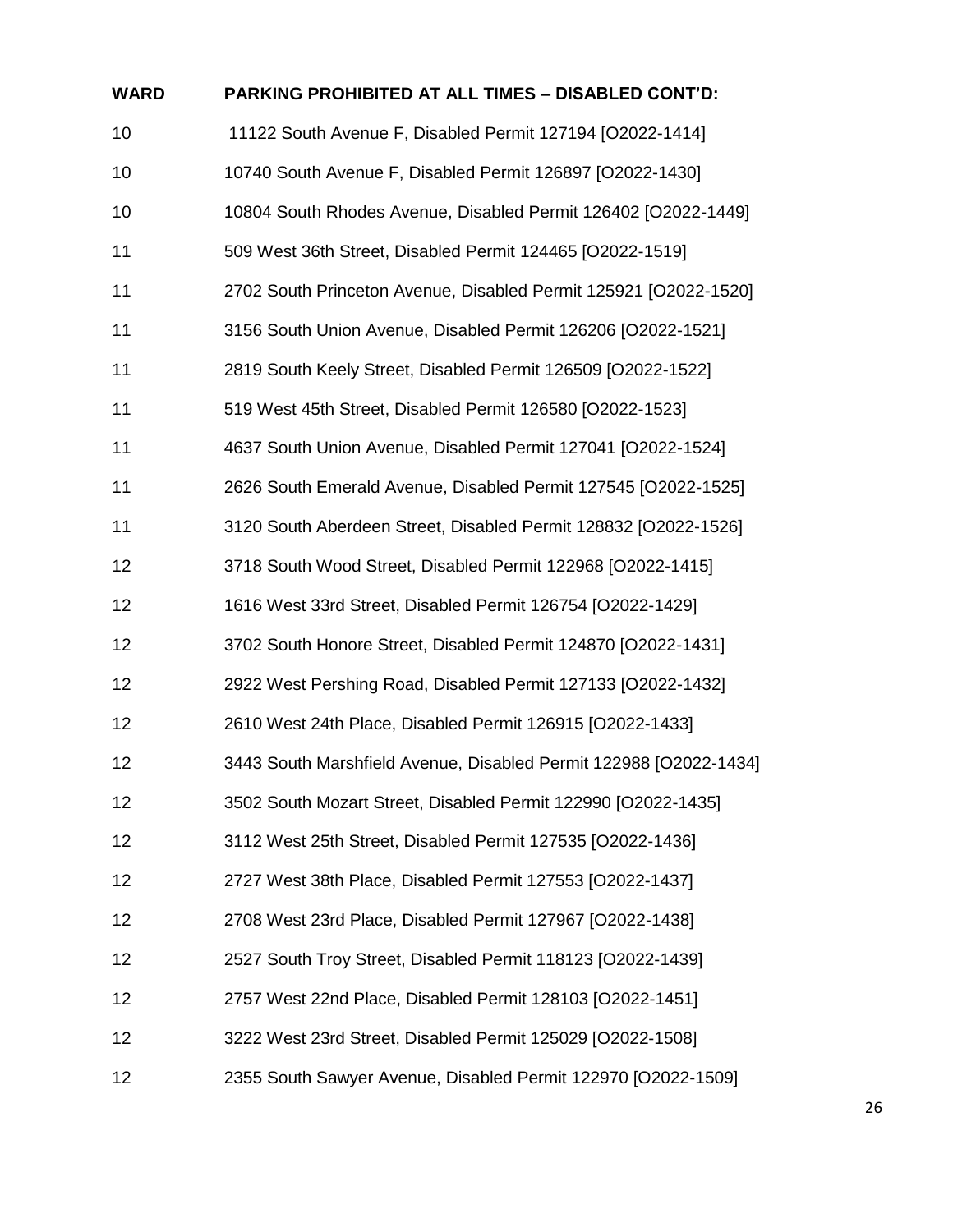| <b>WARD</b> | <b>PARKING PROHIBITED AT ALL TIMES - DISABLED CONT'D:</b>          |
|-------------|--------------------------------------------------------------------|
| 12          | 3650 South Hermitage Street, Disabled Permit 122973 [O2022-1510]   |
| 12          | 4125 South Campbell Avenue, Disabled Permit 108096 [O2022-1511]    |
| 12          | 1637 West 38th Street, Disabled Permit 120410 [O2022-1512]         |
| 12          | 1835 West 34th Street, Disabled Permit 122936 [O2022-1513]         |
| 12          | 4055 South Campbell Avenue, Disabled Permit 122939 [O2022-1514]    |
| 12          | 2622 West 25th Street, Disabled Permit 122941 [O2022-1515]         |
| 12          | 2242 South Marshall Boulevard, Disabled Permit 122945 [O2022-1516] |
| 12          | 3435 South Oakley Avenue, Disabled Permit 124931 [O2022-1517]      |
| 12          | 4016 South Artesian Avenue, Disabled Permit 122984 [O2022-1518]    |
| 13          | 6818 South Kenneth Avenue, Disabled Permit 127059 [O2021-2794]     |
| 13          | 5920 South Moody Avenue, Disabled Permit 49867 [O2021-2801]        |
| 13          | 6040 South Rutherford Avenue, Disabled Permit 128515 [O2022-1424]  |
| 13          | 5733 South Tripp Avenue, Disabled Permit 128929 [O2022-1566]       |
| 13          | 7217 South Avers Avenue, Disabled Permit 128974 [O2022-1567]       |
| 13          | 6216 West 64th Street, Disabled Permit 129394 [O2022-1568]         |
| 13          | 6554 South Kildare Avenue, Disabled Permit 129440 [O2022-1569]     |
| 13          | 6040 South Parkside Avenue, Disabled Permit 129441 [O2022-1570]    |
| 13          | 6855 South Kedvale Avenue, Disabled Permit 129463 [O2022-1571]     |
| 13          | 6355 South La Crosse Avenue, Disabled Permit 19395 [O2022-1572]    |
| 13          | 6532 South Knox Avenue, Disabled Permit 129392 [O2022-1573]        |
| 13          | 5507 West 64th Street, Disabled Permit 129396 [O2022-1577]         |
| 13          | 5704 South Mc Vicker Avenue, Disabled Permit 128402 [O2022-1578]   |
| 13          | 6421 South Knox Avenue, Disabled Permit 129040 [O2022-1579]        |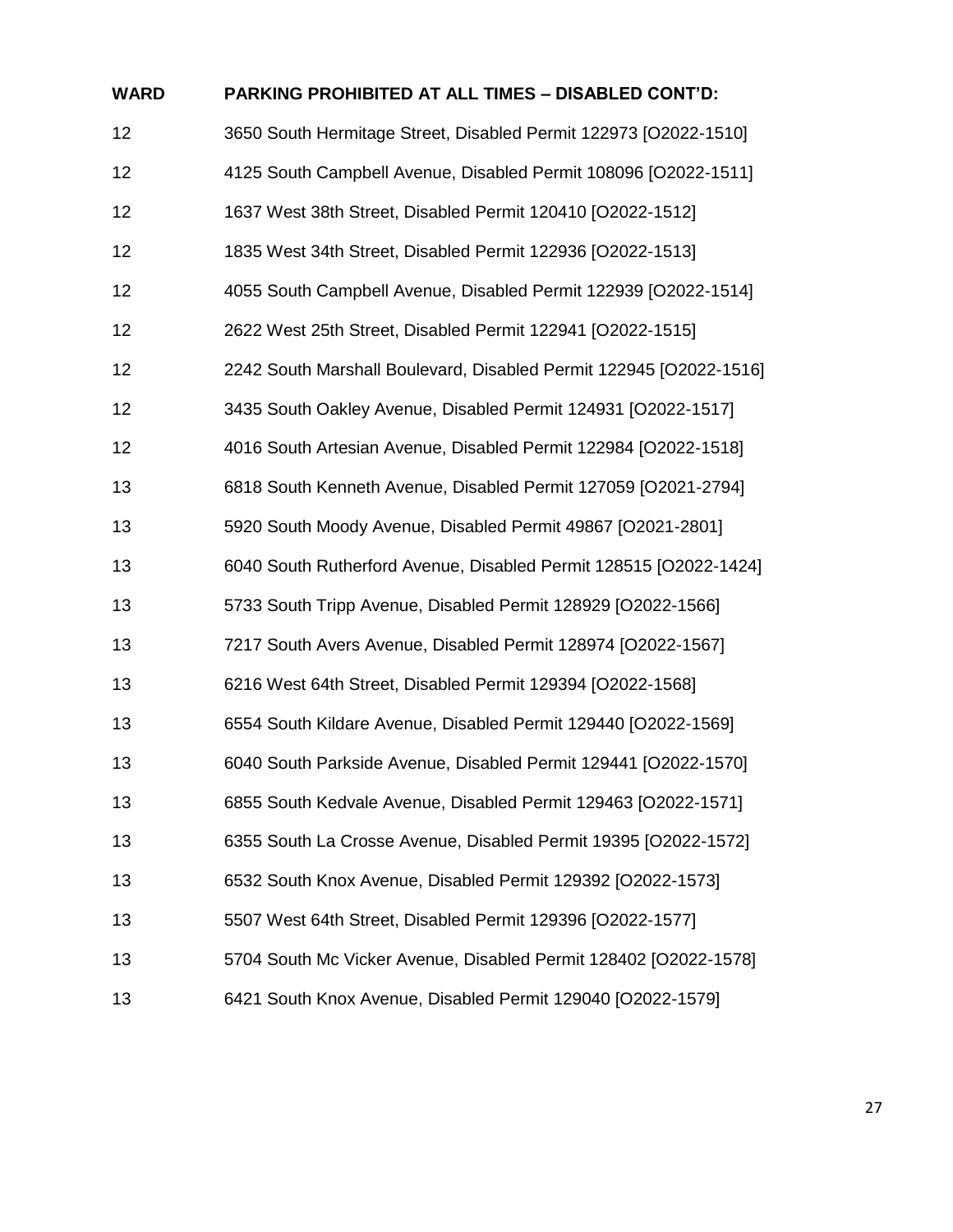| <b>WARD</b> | <b>PARKING PROHIBITED AT ALL TIMES - DISABLED CONT'D:</b>                                                 |
|-------------|-----------------------------------------------------------------------------------------------------------|
| 13          | 6954 South Komensky Avenue, Disabled Permit 128026[O2022-1580]                                            |
| 13          | 3905 West 69th Street, Disabled Permit 129041 [O2022-1581]                                                |
| 14          | 5331 South Richmond Street, Disabled Permit 127907 [O2022-1354]                                           |
| 14          | 5228 South Trumbull Avenue, Disabled Permit 122219 [O2022-1425]                                           |
| 14          | 5135 South Rockwell Street, Disabled Permit 126308 [O2022-1426]                                           |
| 14          | 5158 South Whipple Street, Disabled Permit 105082 [O2022-1427]                                            |
| 14          | 5313 South Richmond Street, Disabled Permit 127286 [O2022-1428]                                           |
| 14          | 5126 South Spaulding Avenue, Disabled Permit 128306 [O2022-1547]                                          |
| 15          | 6222 South Throop Street, Disabled Permit 126807 [O2021-3125]                                             |
| 15          | 4613 South Winchester Avenue, Disabled Permit 115993 [O2022-1355]                                         |
| 15          | 6342 South Wood Street, Disabled Permit 121804 [O2022-1356]                                               |
| 15          | 5533 South Seeley Avenue, Disabled Permit 126337 [O2022-1357]                                             |
| 15          | 4514 South Honore Street, Disabled Permit 121797 [O2022-1358]                                             |
| 15          | 5616 South Wood Street, Disabled Permit 126515 [O2022-1359]                                               |
| 15          | 6533 South Marshfield Avenue, Disabled Permit 126631 [O2022-1360]                                         |
| 15          | 5759 South Honore Street, Disabled Permit 115978 signs to be posted 1822<br>West 58th Street [O2022-1362] |
| 15          | 4813 South Seeley Avenue, Disabled Permit 126889 [O2022-1363]                                             |
| 15          | 4437 South Marshfield Avenue, Disabled Permit 127103 [O2022-1364]                                         |
| 15          | 2522 West 46th Street, Disabled Permit 127331 [O2022-1365]                                                |
| 15          | 4324 South Wood Street, Disabled Permit 115560 [O2022-1367]                                               |
| 15          | 6551 South Hermitage Avenue, Disabled Permit 127631 [O2022-1368]                                          |
| 15          | 4529 South Whipple Street, Disabled Permit 127640 [O2022-1369]                                            |
| 15          | 4816 South Hermitage Avenue, Disabled Permit 127758 [O2022-1370]                                          |
| 15          | 4527 South Mozart Street, Disabled Permit 127882 [O2022-1371]                                             |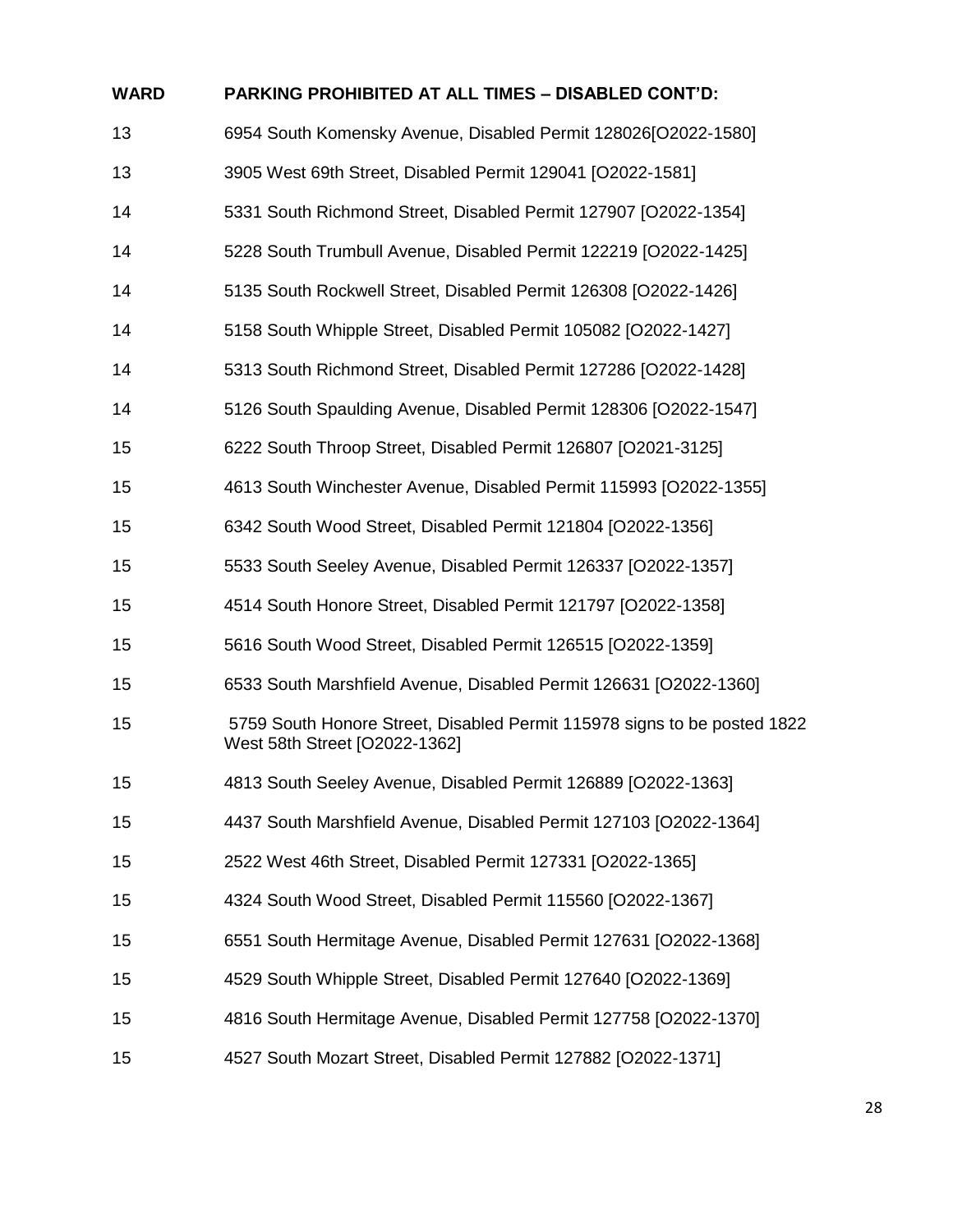| <b>WARD</b> | <b>PARKING PROHIBITED AT ALL TIMES - DISABLED CONT'D:</b>         |
|-------------|-------------------------------------------------------------------|
| 15          | 6519 South Winchester Avenue, Disabled Permit 128041 [O2022-1372] |
| 15          | 6632 South Honore Street, Disabled Permit 128343 [O2022-1373]     |
| 15          | 4612 South Paulina Street, Disabled Permit: 111212 [O2022-1530]   |
| 16          | 6636 South Campbell Avenue, Disabled Permit 105503 [O2022-1374]   |
| 16          | 6023 South Artesian Avenue, Disabled Permit 123560 [O2022-1375]   |
| 16          | 6523 South Maplewood Avenue, Disabled Permit 108045 [O2022-1376]  |
| 16          | 6042 South Albany Avenue, Disabled Permit 127179 [O2022-1377]     |
| 17          | 6821 South Talman Avenue, Disabled Permit 119036[O2022-1378]      |
| 17          | 7014 South Rockwell Street, Disabled Permit 117284 [O2022-1379]   |
| 17          | 7516 South Honore Street, Disabled Permit 118142 [O2022-1380]     |
| 17          | 3431 West 72nd Place, Disabled Permit 125461 [O2022-1381]         |
| 17          | 1543 West 71st Street, Disabled Permit 125608 [O2022-1382]        |
| 17          | 7756 South Winchester Avenue, Disabled Permit 125082 [O2022-1383] |
| 17          | 7006 South Talman Avenue, Disabled Permit 125679 [O2022-1384]     |
| 17          | 8210 South Hermitage Avenue, Disabled Permit 125737 [O2022-1385]  |
| 17          | 2132 West 72nd Place, Disabled Permit 126037 [O2022-1386]         |
| 17          | 7547 South Paulina Street, Disabled Permit 126155 [O2022-1387]    |
| 17          | 6954 South Artesian Avenue, Disabled Permit 126233 [O2022-1388]   |
| 17          | 7841 South Peoria Street, Disabled Permit 126188 [O2022-1389]     |
| 17          | 6925 South Maplewood Avenue, Disabled Permit 126465 [O2022-1390]  |
| 17          | 7931 South Winchester Avenue, Disabled Permit 126472 [O2022-1391] |
| 17          | 7335 South May Street, Disabled Permit 126560 [O2022-1392]        |
| 17          | 7605 South Honore Street, Disabled Permit 123317 [O2022-1393]     |
| 17          | 6816 South Wolcott Avenue, Disabled Permit 126687 [O2022-1394]    |
| 17          | 7715 South Sangamon Street, Disabled Permit 126835 [O2022-1395]   |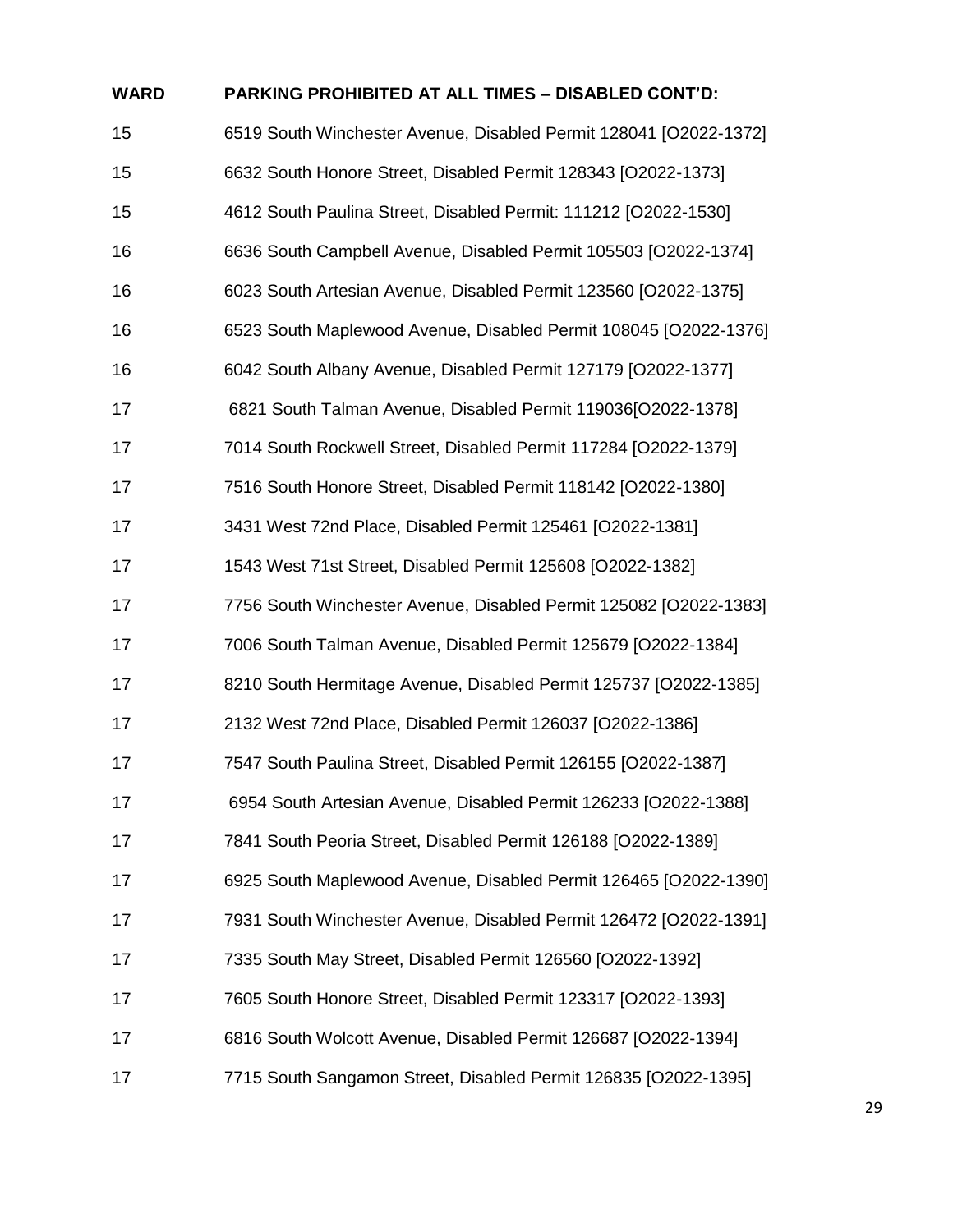| <b>WARD</b> | PARKING PROHIBITED AT ALL TIMES - DISABLED CONT'D:                 |
|-------------|--------------------------------------------------------------------|
| 17          | 7039 South Rockwell Street, Disabled Permit 119728 [O2022-1397]    |
| 17          | 1508 West 73rd Place, Disabled Permit 127192 [O2022-1398]          |
| 17          | 1235 West 73rd Street, Disabled Permit 127109 [O2022-1399]         |
| 17          | 1708 West 71st Street, Disabled Permit 127177 [O2022-1400]         |
| 17          | 7209 South Winchester Avenue, Disabled Permit 127289 [O2022-1401]  |
| 17          | 7217 South Seeley Avenue, Disabled Permit 127246 [O2022-1402]      |
| 17          | 6809 South Maplewood Avenue, Disabled Permit 127305[O2022-1403]    |
| 17          | 7936 South Hermitage Avenue, Disabled Permit 127378 [O2022-1404]   |
| 17          | 7041 South Paulina Street, Disabled Permit 127362 [O2022-1405]     |
| 17          | 2110 West 72nd Place, Disabled Permit 127617 [O2022-1406]          |
| 17          | 2138 West 71st Place, Disabled Permit 128199 [O2022-1548]          |
| 17          | 6925 South Claremont Avenue, Disabled Permit127374 [O2022-1582]    |
| 18          | 2230 West 80th Place, Disabled Permit 121274 [O2022-1531]          |
| 18          | 8238 South Francisco Avenue, Disabled Permit 121133 [O2022-1549]   |
| 18          | 2619 West 83rd Street, Disabled Permit 127110 [O2022-1551]         |
| 19          | 11125 South Christiana Avenue, Disabled Permit 129469 [O2022-1719] |
| 21          | 8055 South Peoria Street, Disabled Permit 128039 [O2022-1731]      |
| 21          | 8626 South Union Avenue, Disabled Permit 128939 [O2022-1732]       |
| 21          | 8004 South Morgan Street, Disabled Permit 128617 [O2022-1733]      |
| 21          | 9806 South Princeton Avenue, Disabled Permit 128737 [O2022-1734]   |
| 21          | 8619 South Damen Avenue, Disabled Permit 127072 [O2022-511]        |
| 22          | 3802 West 24th Street, Disabled Permit 128463 [O2022-1583]         |
| 22          | 2648 South Komensky Avenue, Disabled Permit 127592 [O2022-1584]    |
| 22          | 2852 South Kenneth Avenue, Disabled Permit 128119 [O2022-1585]     |
| 22          | 2829 South Trumbull Avenue, Disabled Permit 128775 [O2022-1586]    |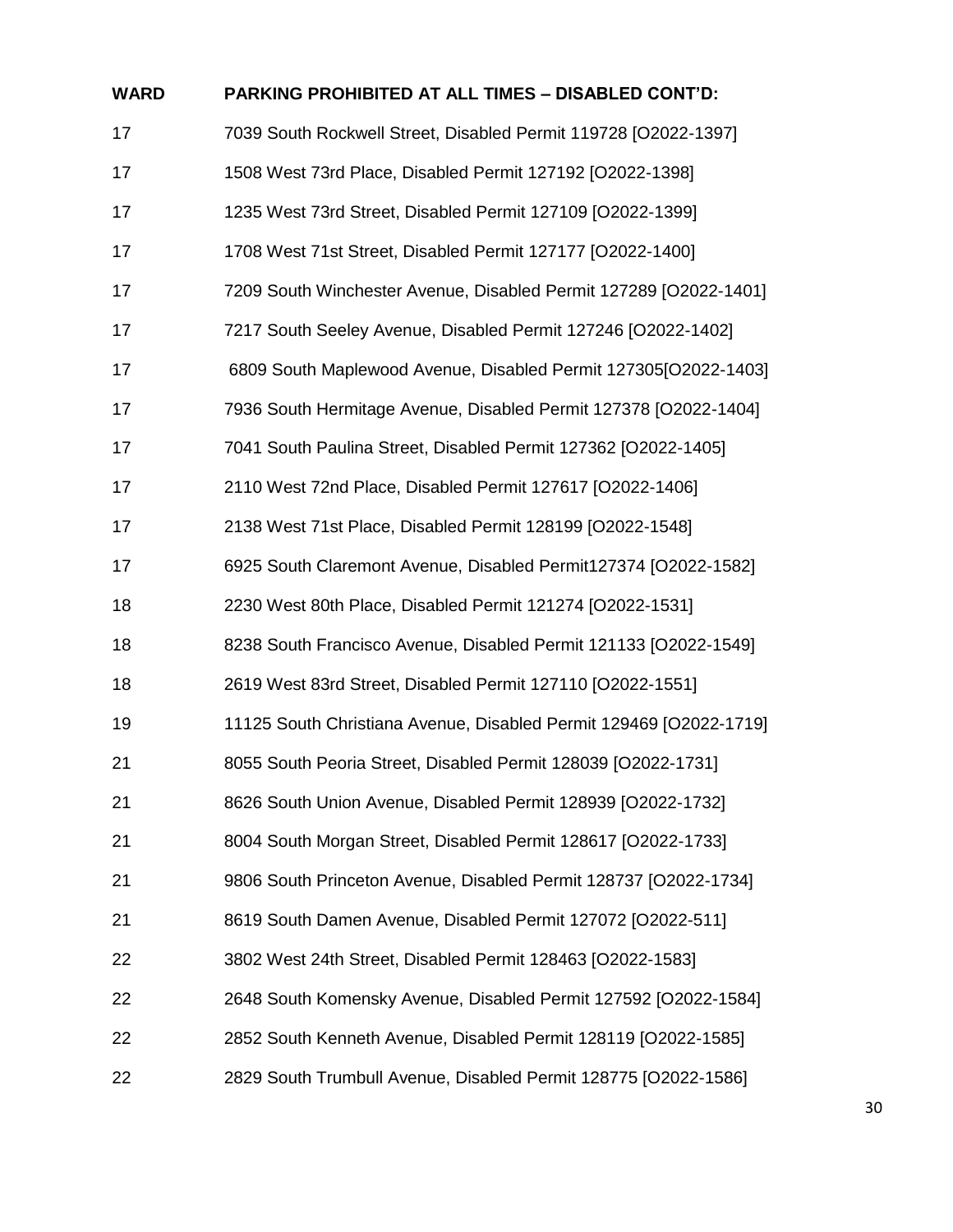| <b>WARD</b> | <b>PARKING PROHIBITED AT ALL TIMES - DISABLED CONT'D:</b>           |
|-------------|---------------------------------------------------------------------|
| 26          | 1652 North Kildare Street, Disabled Permit 128296 [O2022-1532]      |
| 27          | 715 North Sawyer Avenue, Disabled Permit 127078 [O2022-1119]        |
| 27          | 1100 North Ridgeway Avenue, Disabled Permit 127738 [O2022-1535]     |
| 28          | 3621 West Fifth Avenue, Disabled Permit 104766 [O2021-4027]         |
| 28          | 5110 West Monroe Street, Disabled Permit 108142 [O2021-4033]        |
| 28          | 3822 West Van Buren Street, Disabled Permit 127184 [O2021-4035]     |
| 28          | 3122 West Jackson Boulevard, Disabled Permit 126764 [O2021-5214]    |
| 28          | 3533 West Van Buren Street, Disabled Permit 126843 [O2021-5215]     |
| 28          | 4830 West Washington Boulevard, Disabled Permit 126934 [O2021-5217] |
| 28          | 4931 West Adams Street, Disabled Permit 108139 [O2021-5218]         |
| 28          | 2355 West Polk Street, Disabled Permit [O2021-5679]                 |
| 28          | 2527 West Grenshaw Street, Disabled Permit 128259 [O2022-1142]      |
| 28          | 5038 West Washington Boulevard, Disabled Permit 128529 [O2022-1146] |
| 28          | 1538 South Washtenaw Avenue, Disabled Permit 126814 [O2022-345]     |
| 28          | 4230 West Van Buren Street, Disabled Permit 127969 [O2022-348]      |
| 28          | 2716 West Polk Street, Disabled Permit 127741 [O2022-609]           |
| 28          | 3825 West Van Buren Street, Disabled Permit 127962 [O2022-610]      |
| 28          | 4828 West Monroe Street, Disabled Permit 127385 [O2022-611]         |
| 28          | 4904 West Monroe Street, Disabled Permit 128109 [O2022-612]         |
| 29          | 1703 North Mango Avenue, Disabled Permit 128192 [O2022-1662]        |
| 29          | 215 North Mason Avenue, Disabled Permit 127558 [O2022-1663]         |
| 29          | 1311 North Waller Avenue, Disabled Permit 127275 [O2022-1664]       |
| 29          | 325 North Mayfield Avenue, Disabled Permit 127195 [O2022-1665]      |
| 29          | 1712 North Natoma Avenue, Disabled Permit 122512 [O2022-1666]       |
| 29          | 1328 North Mayfield Avenue, Disabled Permit 117949 [O2022-1667]     |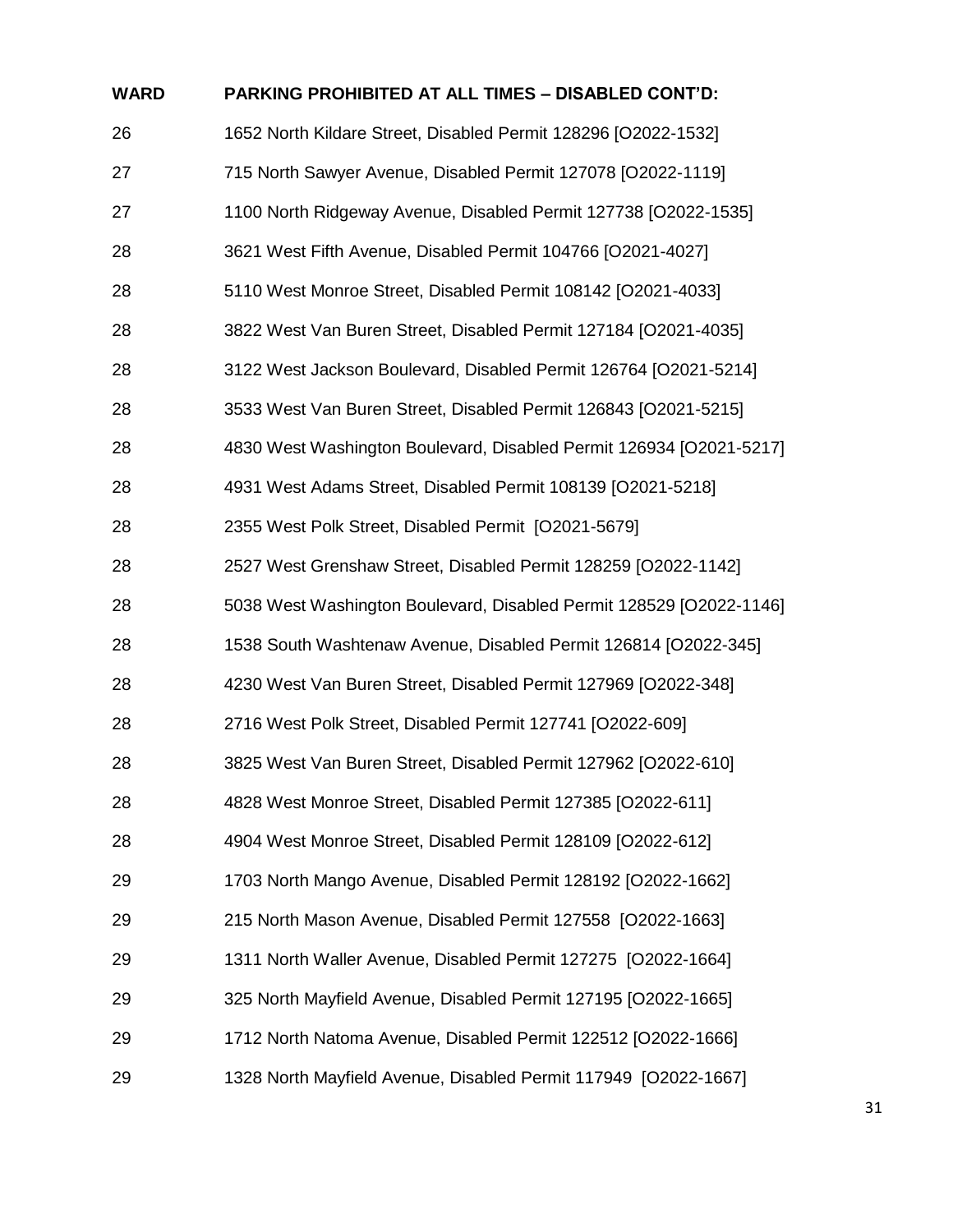| <b>WARD</b> | PARKING PROHIBITED AT ALL TIMES - DISABLED CONT'D:                                                                                                     |
|-------------|--------------------------------------------------------------------------------------------------------------------------------------------------------|
| 29          | 1750 North Meade Avenue, Disabled Permit 105045 [O2022-1668]                                                                                           |
| 29          | 5706 West Huron Street, Disabled Permit [O2022-1671]                                                                                                   |
| 34          | 11820 South Bishop Street, Disabled Permit 128854 [O2022-1556]                                                                                         |
| 34          | 10991 South Racine Avenue, Disabled Permit 128196 [O2022-1557]                                                                                         |
| 35          | 4848 North Ridgeway Avenue, Disabled Permit 129413 [O2022-1758]                                                                                        |
| 35          | 2340 North Central Avenue, Disabled Permit 127076 [O2022-1759]                                                                                         |
| 37          | 5314 W Crystal Street; Disabled Permit 128279 [O2022-1014]                                                                                             |
| 37          | 542 North Harding Avenue, Disabled Permit 127977 [O2022-728]                                                                                           |
| 37          | 307 North Lorel Avenue, Disabled Permit 122727 [O2022-729]                                                                                             |
| 37          | 4850 West Rice Street, Disabled Permit 128057 [O2022-731]                                                                                              |
| 37          | 954 North Keystone Avenue, Disabled Permit 127458 [O2022-732]                                                                                          |
| 37          | 1534 North Linder Avenue, Disabled Permit 128407 [O2022-1559]                                                                                          |
| 43          | 503 West Grant Place, Disabled Permit: 129021 [O2022-1544]                                                                                             |
| <b>WARD</b> | REPEAL PARKING PROHIBITED AT ALL TIMES - DISABLED:                                                                                                     |
| 13          | Repeal Disabled Permit 120685, 7133 South Harding Avenue [O2021-3659]                                                                                  |
| 13          | Repeal Disabled Permit 111577, 5823 West 64th Place [O2021-3660]                                                                                       |
| 13          | Repeal Disabled Permit 125154, 6407 South Lawler Avenue [O2021-3661]                                                                                   |
| 13          | Repeal Disabled Permit 97350, 5816 South Meade Avenue [O2021-3933]                                                                                     |
| 13          | Repeal Disabled Permit 121680, 6348 South LaPorte Avenue [O2021-3992]                                                                                  |
| <b>WARD</b> | <b>RESIDENTIAL PERMIT PARKING ZONES:</b>                                                                                                               |
| 8           | 7914-7959 South Clyde Avenue (east and west sides) Residential Permit Parking<br>Zone 2351, All Times, All Days [Or2021-362]                           |
| 12          | 3301-3323 South Woods Street and 3314-3324 South Woods Street (east and west<br>sides); Residential Permit Parking Zone, All Times, All Days zone 2343 |
| 27          | 1118 West Fulton Market; Residential Permit Parking Zone 2352, All Times, All<br>Days [O2022-1534]                                                     |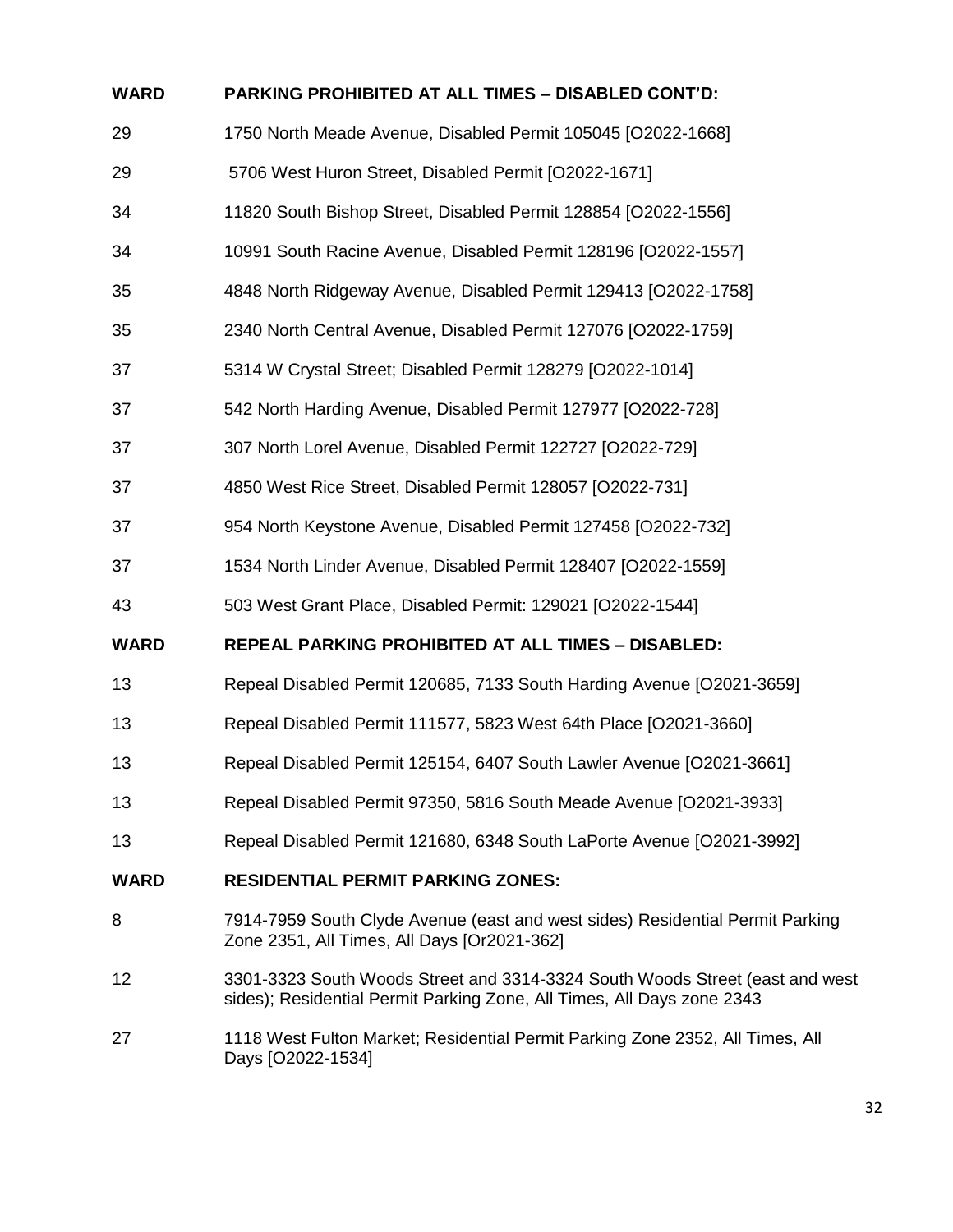# **WARD RESIDENTIAL PERMIT PARKING ZONES CONT'D:**

- 31 Amend Ordinance Which Reads: 4104-4183 West Nelson Street; Residential Permit Parking Zone 1188, 6:00pm to 6:00am, All Days, by striking 4104 West Nelson Street and inserting 4100 West Nelson Street [O2022-1555]
- 35 Repeal Residential Permit Parking Zone 100 Ordinance which reads 2700-2710 North Sawyer Avenue (west side), All Times All Days.[O2022-1249]
- 45 Repeal Residential Permit Parking Zone 2289 Ordinance Which Reads: 5800-5899 North Mulligan Avenue, North Mulligan Avenue between West Ardmore Avenue and West Rosedale Avenue, All Times, All Days [O2022-1545]

# **WARD LOADING ZONES / STANDING ZONES:**

- 4 Amend Ordinance passed 7/2/97, journal page 48073 which reads: 615 East Oakwood Boulevard (south side) from a point 180 feet east of South Vincennes Avenue to a point 40 feet east thereof; Disabled Loading Tow Zone, All Times, All Days by striking 180 feet east of South Vincennes Avenue to a point 40 feet east and inserting 90 feet east of South Vincennes Avenue to a point 40 feet east {O2022-1120}
- 27 160 North Elizabeth Street; No Parking Loading Zone Sign, All Times, All Days [O2022-1533]
- 35 2934 North Milwaukee Avenue (southside) to a point 30 feet west thereof; No Parking Standing Zone, 9:00am to 5:00pm, Monday through Friday, Public Benefit [O2022- 1250]
- 35 Repeal Ordinance which reads: 2700-2710 North Sawyer Avenue; No Parking Standing Zone; 9:00am to 5:00pm,Monday through Friday [O2022-1251]

#### **WARD TRAFFIC WARNING SIGNS AND/OR SIGNALS:**

- 4 South Drexel Boulevard and East 41st Street; All Way Stop Sign, Stopping All Approaches [O2022-963]
- 41 6700 West Gregory Avenue (south side); No Semi Truck Parking, All Times, All Days ( Public Benefit) [O2022-1541]

#### **WARD SINGLE DIRECTION:**

35 West Palmer Street between North Kostner Avenue and North Pulaski Road easterly - Single Direction [O2022-1764]

#### **WARD SPEED LIMITATION:**

35 North Drake Avenue (north bound) between West Addison Street and North Elston Avenue, Speed limit is 20 miles per hour [O2022-1763]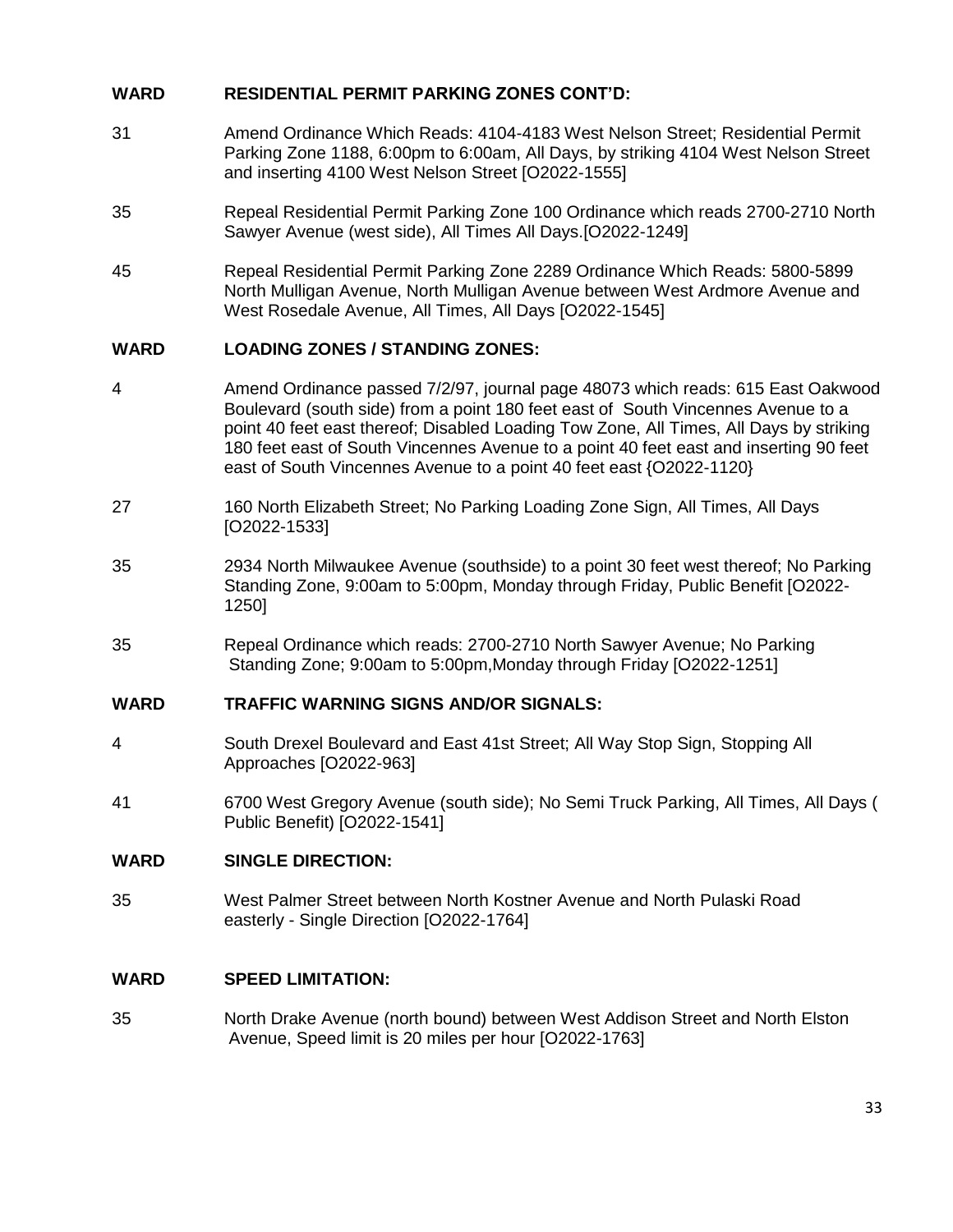# **WARD SPEED LIMITATION CONT'D:**

39 West Berwyn Avenue, from North Virginia Avenue to North Western Avenue; Speed Limitations, 20 Miles Per Hour [O2022-1536]